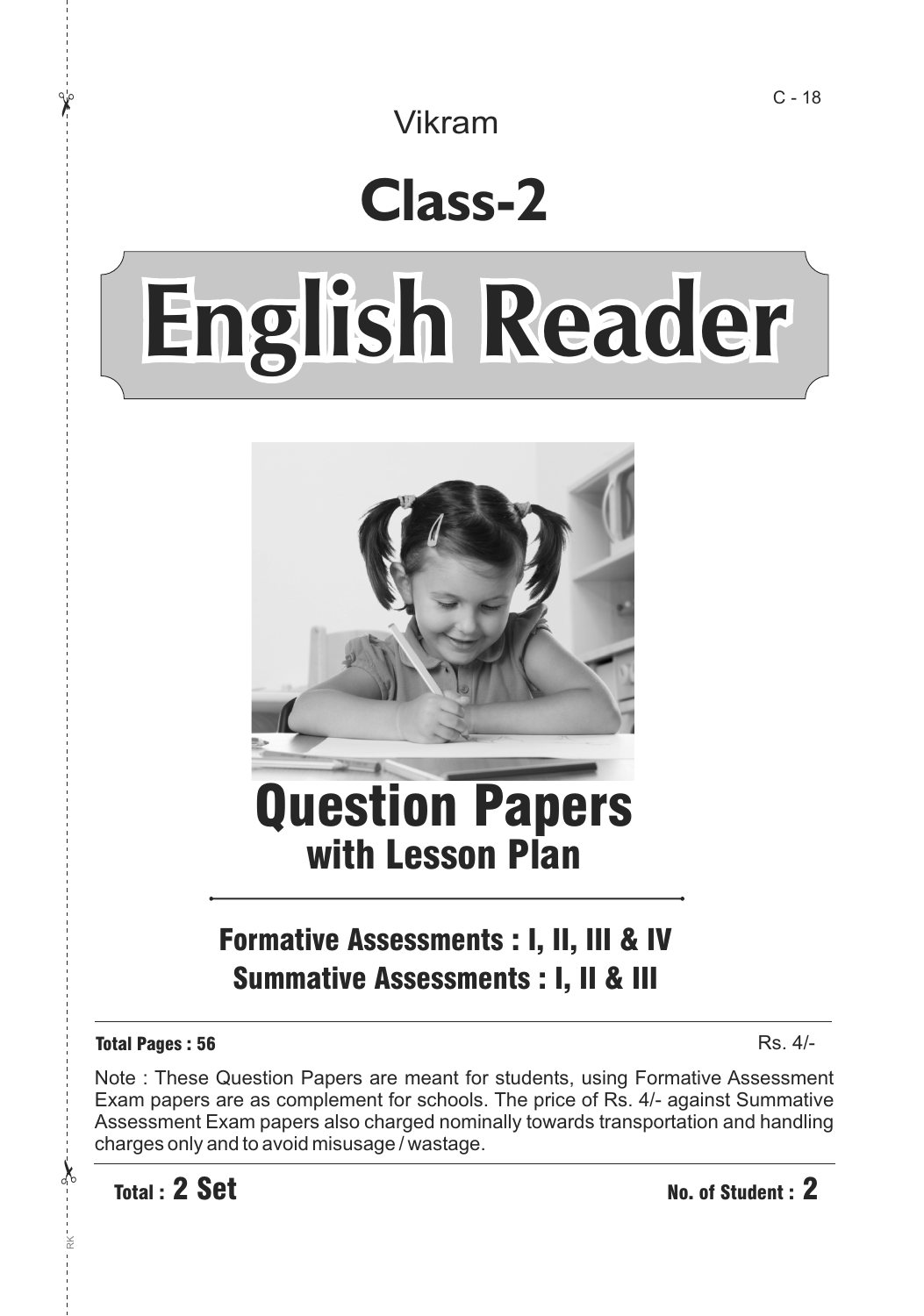## LESSON PLAN

## CLASS - 2

|            | Months    | <b>Vikram English Reader</b><br>Chapters |
|------------|-----------|------------------------------------------|
| $FA - I$   | June-July | Chapter: 1                               |
| $FA - II$  | August    | Chapters: 2, 3                           |
| $SA - I$   | September | Chapters: 1-4                            |
| $FA - III$ | Oct-Nov   | Chapters: 5, 6                           |
| $SA - II$  | December  | Chapters : 1 - 8                         |
| $FA - IV$  | Jan-Feb.  | Chapters: 9, 10                          |
|            | March     | Revision                                 |
| $SA - III$ | April     | Chapters : 1 - 12                        |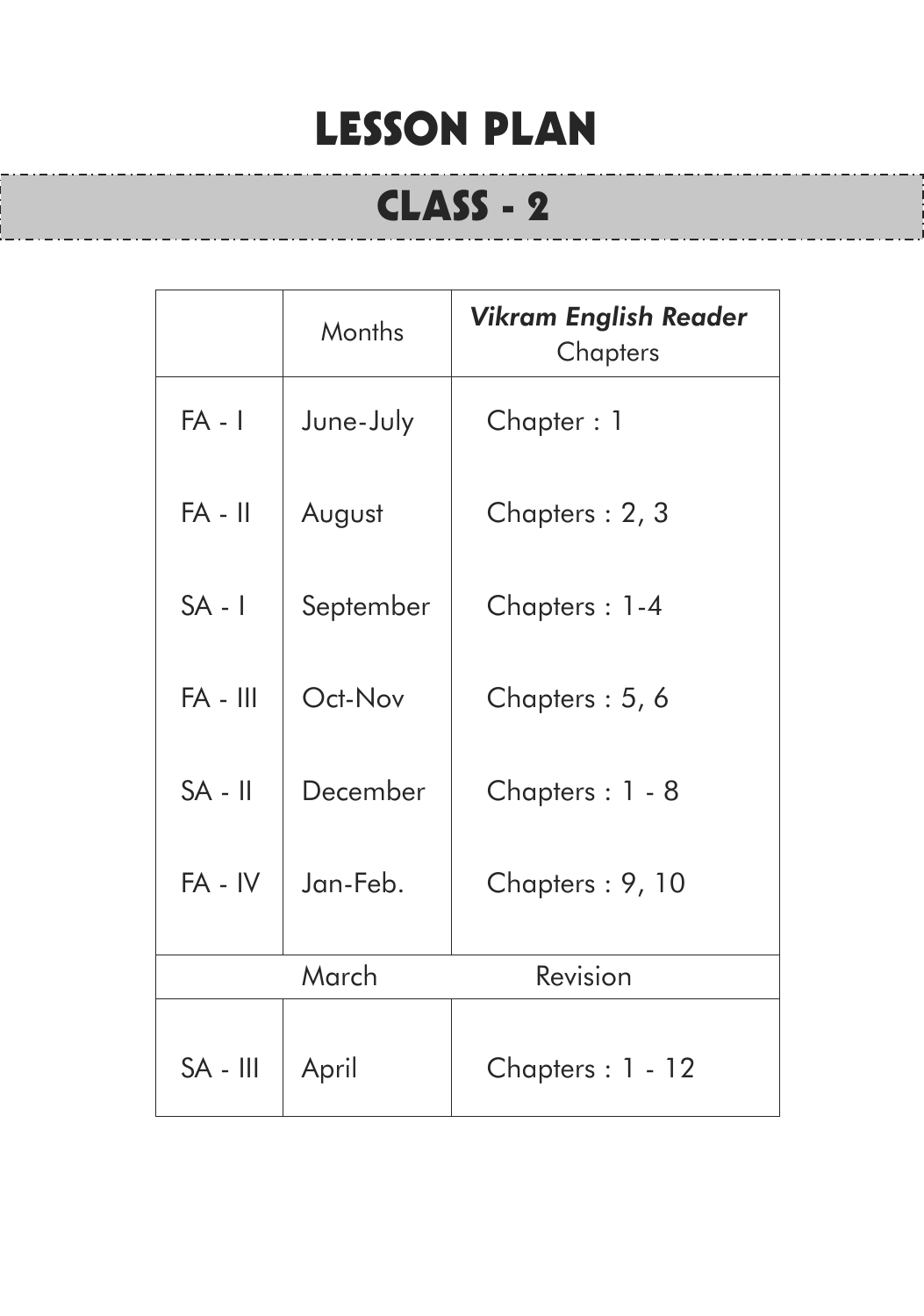| [Time :1 hour]                           | <b>Vikram English Reader Class: 2</b>                                                                                                                            |              | [Max. Marks: 25] |
|------------------------------------------|------------------------------------------------------------------------------------------------------------------------------------------------------------------|--------------|------------------|
|                                          |                                                                                                                                                                  |              |                  |
| A. Tick $(\checkmark)$ the right answer. |                                                                                                                                                                  |              | $(4x2=8M)$       |
| 1. Asmile is a thing.                    |                                                                                                                                                                  |              |                  |
| (a) interesting                          | (b) funny                                                                                                                                                        | $(c)$ big    |                  |
| 2. Asmile is a small                     |                                                                                                                                                                  |              |                  |
| $(a)$ curve                              | $(b)$ ball                                                                                                                                                       | (c) thing    |                  |
| 3. We have no time to                    |                                                                                                                                                                  |              |                  |
| $(a)$ hate                               | (b) smile                                                                                                                                                        | (c) work     |                  |
| 4. Asmile ____________ up your face.     |                                                                                                                                                                  |              |                  |
| (a) climbs                               | (b) makes                                                                                                                                                        | (c) wrinkles |                  |
|                                          | B. Here is a chain of words. The last letter of the first word is the first letter of<br>the second word. Continue the chain. Do not repeat the words . (4x2=8M) |              |                  |
|                                          |                                                                                                                                                                  |              |                  |
|                                          |                                                                                                                                                                  |              |                  |

J  $\overline{1}$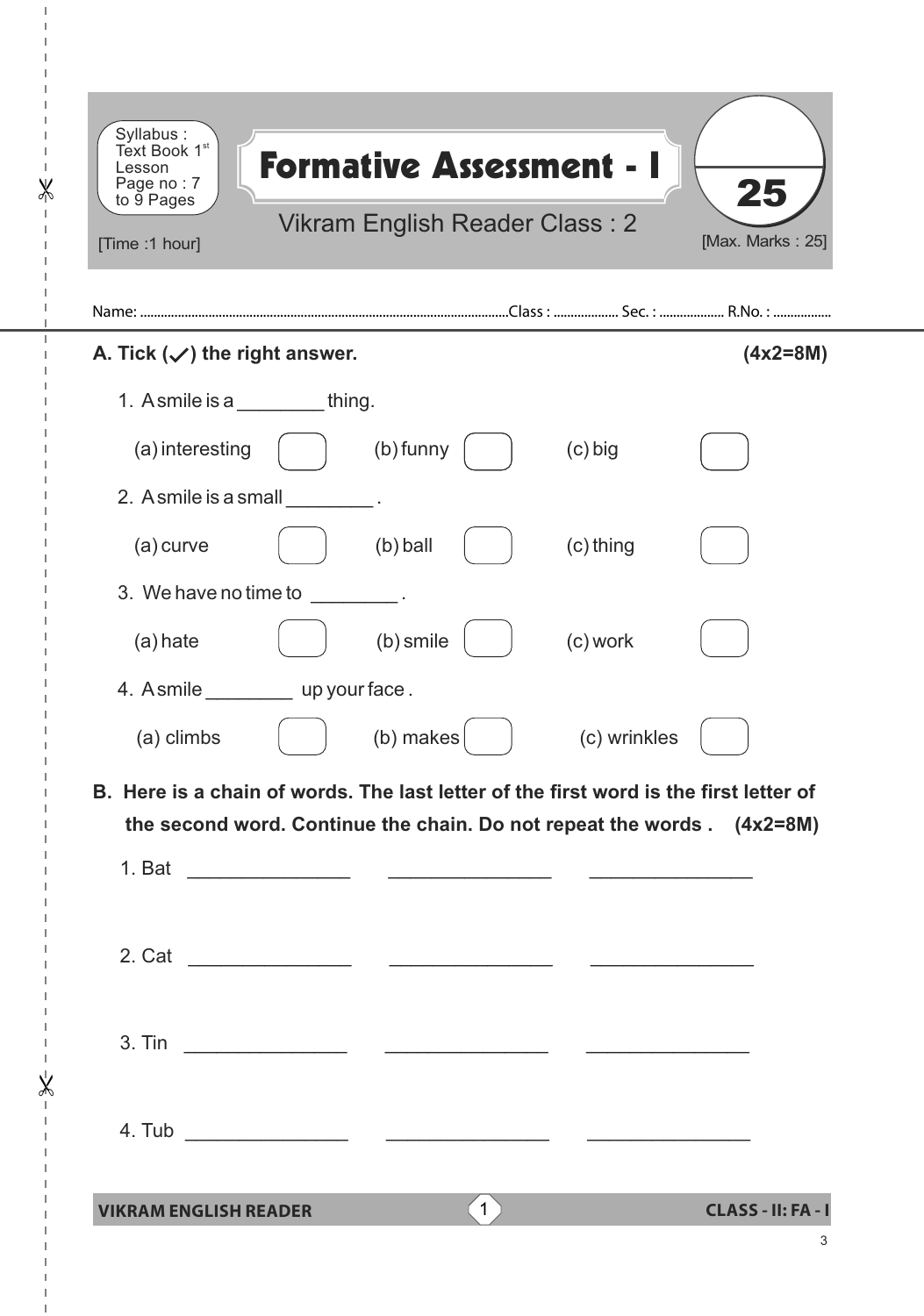| C. Answer the following questions.                          | $(3x3=9M)$ |
|-------------------------------------------------------------|------------|
| 1. What is a funny thing in the poem?                       |            |
|                                                             |            |
|                                                             |            |
| <u> 1989 - Johann Stoff, amerikansk politiker (d. 1989)</u> |            |
| 2. What should you do to be always loved by everyone?       |            |
|                                                             |            |
|                                                             |            |
|                                                             |            |
| 3. What can a smile do?                                     |            |
|                                                             |            |
|                                                             |            |
|                                                             |            |

 $***$ 

 $\overline{2}$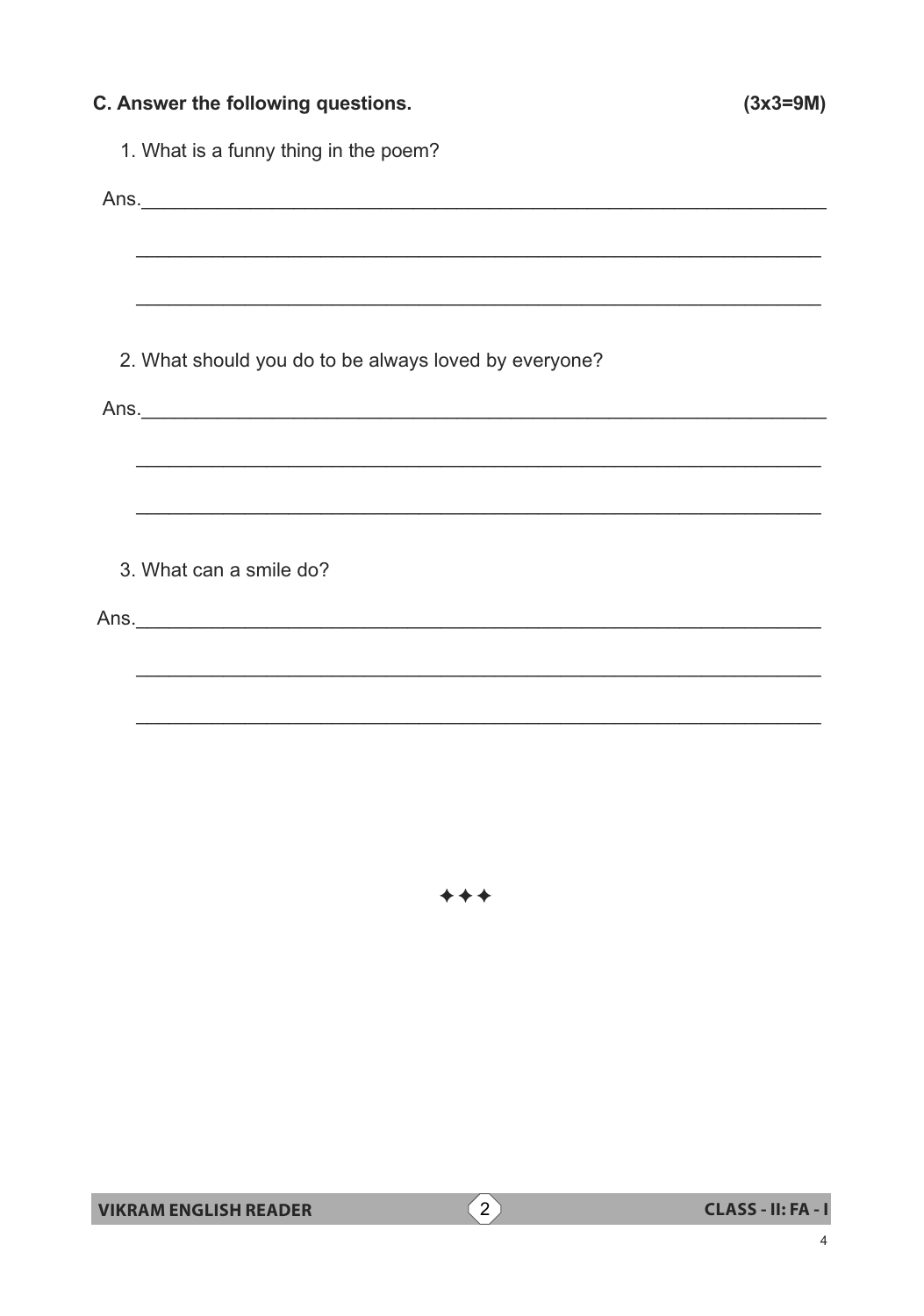| Syllabus:<br>Text Book:<br><b>Formative Assessment - II</b><br>2, 3 Lessons<br>Page no: 10<br>to 25 Pages                                    | 25                 |
|----------------------------------------------------------------------------------------------------------------------------------------------|--------------------|
| Vikram English Reader Class: 2<br>[Time : 1 Hour]                                                                                            | [Max. Marks: 25]   |
| Name:                                                                                                                                        |                    |
| A. Tick $(\checkmark)$ the right answer.                                                                                                     | $4 \times 1 = 4 M$ |
| 1. Apart form studies, Arjun is good at doing what?<br>(b) Drawing<br>(a) Flying kites                                                       | (c) Dancing        |
| 2. Why does Arjun always stand first in class?<br>(a) He is an intelligent boy.<br>(b) He flies kites all day.<br>(c) He plays all the time. |                    |
| 3. Who lived near a forest?<br>(b) Teacher<br>(a) Tina and Monica                                                                            | (c) Wood cutters   |
| 4. What did the stranger have in their hands?<br>(a) Steel axes<br>(b) Iron axes                                                             | (c) Iron blocks    |
| <b>B. Answer the following questions.</b><br>1. Where did Tina and Monica live and where did they used to go on hot days?<br>Ans.            | $(4x1=4M)$         |
| 2. What kind of boy is Arjun?                                                                                                                |                    |
| 3. Why are teachers fond of Arjun?                                                                                                           |                    |
| 4. Who all went to save the Banyan tree?                                                                                                     |                    |
| C. Write 'T for true statements and 'F' for false ones.                                                                                      | $(3x1=3M)$         |
| 1. He is a naught boy in his class.                                                                                                          |                    |
| 2. He loves to read story books.                                                                                                             |                    |
| 3. Arjun loves going to school.                                                                                                              |                    |

 $-\frac{1}{2}$ 

 $\mid$ 

- \* -

 $\overline{1}$ 

 $\overline{1}$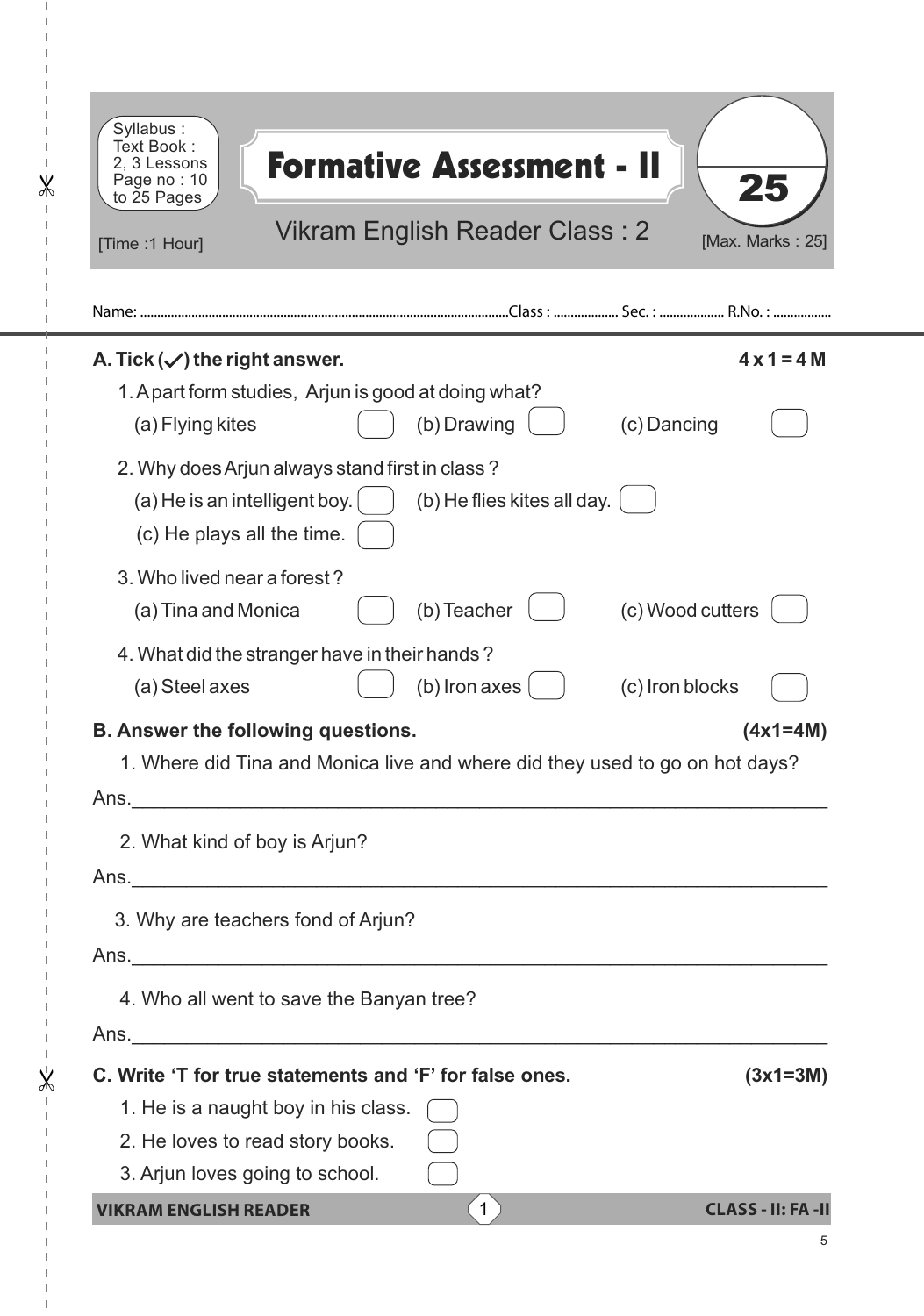|  |                                                  | D. Fill in the blanks. Choose the words from the box.                                                                                                                                                                                                                                                                                                                                                                                                                                         |                                                                               | $(4x1=4M)$                                                                                                |
|--|--------------------------------------------------|-----------------------------------------------------------------------------------------------------------------------------------------------------------------------------------------------------------------------------------------------------------------------------------------------------------------------------------------------------------------------------------------------------------------------------------------------------------------------------------------------|-------------------------------------------------------------------------------|-----------------------------------------------------------------------------------------------------------|
|  |                                                  | seek, clean habits, hide, cutting, spick and span                                                                                                                                                                                                                                                                                                                                                                                                                                             |                                                                               |                                                                                                           |
|  |                                                  |                                                                                                                                                                                                                                                                                                                                                                                                                                                                                               |                                                                               | 1. Tina and Monica played ____________ and _____________ around the Banyan tree.                          |
|  | 2. Arjun 's note book is ________________.       |                                                                                                                                                                                                                                                                                                                                                                                                                                                                                               |                                                                               |                                                                                                           |
|  |                                                  | 3. He is loved by all because of his _______________________.                                                                                                                                                                                                                                                                                                                                                                                                                                 |                                                                               |                                                                                                           |
|  |                                                  |                                                                                                                                                                                                                                                                                                                                                                                                                                                                                               | 4. The strangers were ___________________ down the Banyan tree in the forest. |                                                                                                           |
|  | way that they make proper words.                 |                                                                                                                                                                                                                                                                                                                                                                                                                                                                                               |                                                                               | E. Given below are words in the box which are jumbled. Rewrite them in such a<br>$(8x\frac{1}{2} = 4M)$   |
|  |                                                  | ooskb clinep tudntesi                                                                                                                                                                                                                                                                                                                                                                                                                                                                         | nitff                                                                         |                                                                                                           |
|  |                                                  | ginawrd lleb sesserd clrooassm                                                                                                                                                                                                                                                                                                                                                                                                                                                                |                                                                               |                                                                                                           |
|  |                                                  |                                                                                                                                                                                                                                                                                                                                                                                                                                                                                               |                                                                               |                                                                                                           |
|  | 4.                                               | $5. \underline{\hspace{2.0cm}5. \underline{\hspace{2.0cm}5. \underline{\hspace{2.0cm}5. \underline{\hspace{2.0cm}5. \underline{\hspace{2.0cm}5. \underline{\hspace{2.0cm}5. \underline{\hspace{2.0cm}5. \underline{\hspace{2.0cm}5. \underline{\hspace{2.0cm}5. \underline{\hspace{2.0cm}5. \underline{\hspace{2.0cm}5. \underline{\hspace{2.0cm}5. \underline{\hspace{2.0cm}5. \underline{\hspace{2.0cm}5. \underline{\hspace{2.0cm}5. \underline{\hspace{2.0cm}5. \underline{\hspace{2.0cm$ |                                                                               | $6.$                                                                                                      |
|  | <u>7. __________________</u>                     | $8. \underline{\hspace{2cm}}$                                                                                                                                                                                                                                                                                                                                                                                                                                                                 |                                                                               |                                                                                                           |
|  | F. Who said these statements and to whom.        |                                                                                                                                                                                                                                                                                                                                                                                                                                                                                               |                                                                               | $(3x1=3M)$                                                                                                |
|  | 1. "Stop that, why are you cutting these tress?" |                                                                                                                                                                                                                                                                                                                                                                                                                                                                                               |                                                                               |                                                                                                           |
|  |                                                  |                                                                                                                                                                                                                                                                                                                                                                                                                                                                                               |                                                                               |                                                                                                           |
|  | 2. "Stop! You can't cut down that tree."         |                                                                                                                                                                                                                                                                                                                                                                                                                                                                                               |                                                                               |                                                                                                           |
|  |                                                  |                                                                                                                                                                                                                                                                                                                                                                                                                                                                                               |                                                                               |                                                                                                           |
|  |                                                  | 3. "What will these men do with the axes? Lets's find out."                                                                                                                                                                                                                                                                                                                                                                                                                                   |                                                                               |                                                                                                           |
|  |                                                  |                                                                                                                                                                                                                                                                                                                                                                                                                                                                                               |                                                                               |                                                                                                           |
|  | $\csc(X)$ which is not.                          |                                                                                                                                                                                                                                                                                                                                                                                                                                                                                               |                                                                               | G. Tick $(\checkmark)$ against those which you think has been arranged in correct order and<br>$(3x1=3M)$ |
|  | 1. This is a papaya tree.                        |                                                                                                                                                                                                                                                                                                                                                                                                                                                                                               |                                                                               |                                                                                                           |
|  | 2. Love my I school.                             |                                                                                                                                                                                                                                                                                                                                                                                                                                                                                               |                                                                               |                                                                                                           |
|  | 3. My friend Sudha is.                           |                                                                                                                                                                                                                                                                                                                                                                                                                                                                                               |                                                                               |                                                                                                           |
|  |                                                  |                                                                                                                                                                                                                                                                                                                                                                                                                                                                                               |                                                                               |                                                                                                           |
|  | <b>VIKRAM ENGLISH READER</b>                     | $2^{1}$                                                                                                                                                                                                                                                                                                                                                                                                                                                                                       |                                                                               | <b>CLASS - II: FA - I</b>                                                                                 |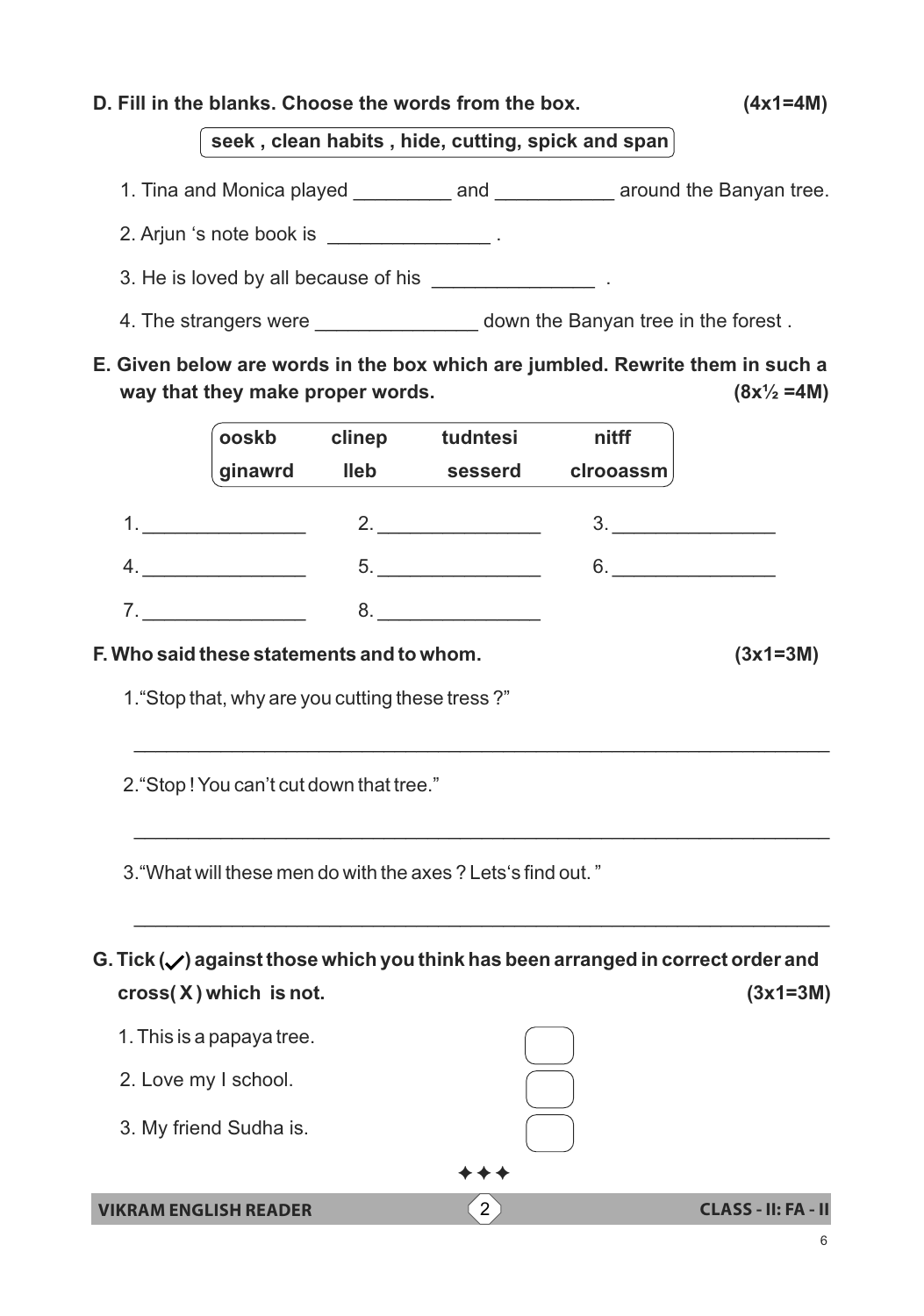| A. Tick $(\checkmark)$ the right answer. |                                         |                                                    |              | $(4x1=4M)$            |
|------------------------------------------|-----------------------------------------|----------------------------------------------------|--------------|-----------------------|
|                                          |                                         | 1. Where did Ruhan decide to go in the morning?    |              |                       |
| (a) Park                                 |                                         | (b) Garden                                         | (c) Circus   |                       |
|                                          | 2. What was sweet home for Barb frog?   |                                                    |              |                       |
| (a) Sea                                  |                                         | (b) Well                                           |              | (c) Washerman's house |
|                                          |                                         | 3. How did Barb frog reach back to his well?       |              |                       |
|                                          | (a) He entered the washerman's pitcher. |                                                    |              |                       |
|                                          |                                         | (b) He went along with big frog to the well.       |              |                       |
|                                          |                                         | (c) He went along with his relative to the well.   |              |                       |
|                                          |                                         | 4. What did Ruhan's father want his son to become? |              |                       |
| (a) An officer                           |                                         | (b) A doctor                                       | (c) A lawyer |                       |
|                                          |                                         | B. Who said these statements and to whom?          |              | $(2x1=2M)$            |
|                                          |                                         | 1. "Why I am not busy? Why I am so lazy?"          |              |                       |
|                                          |                                         |                                                    |              |                       |
|                                          |                                         |                                                    |              |                       |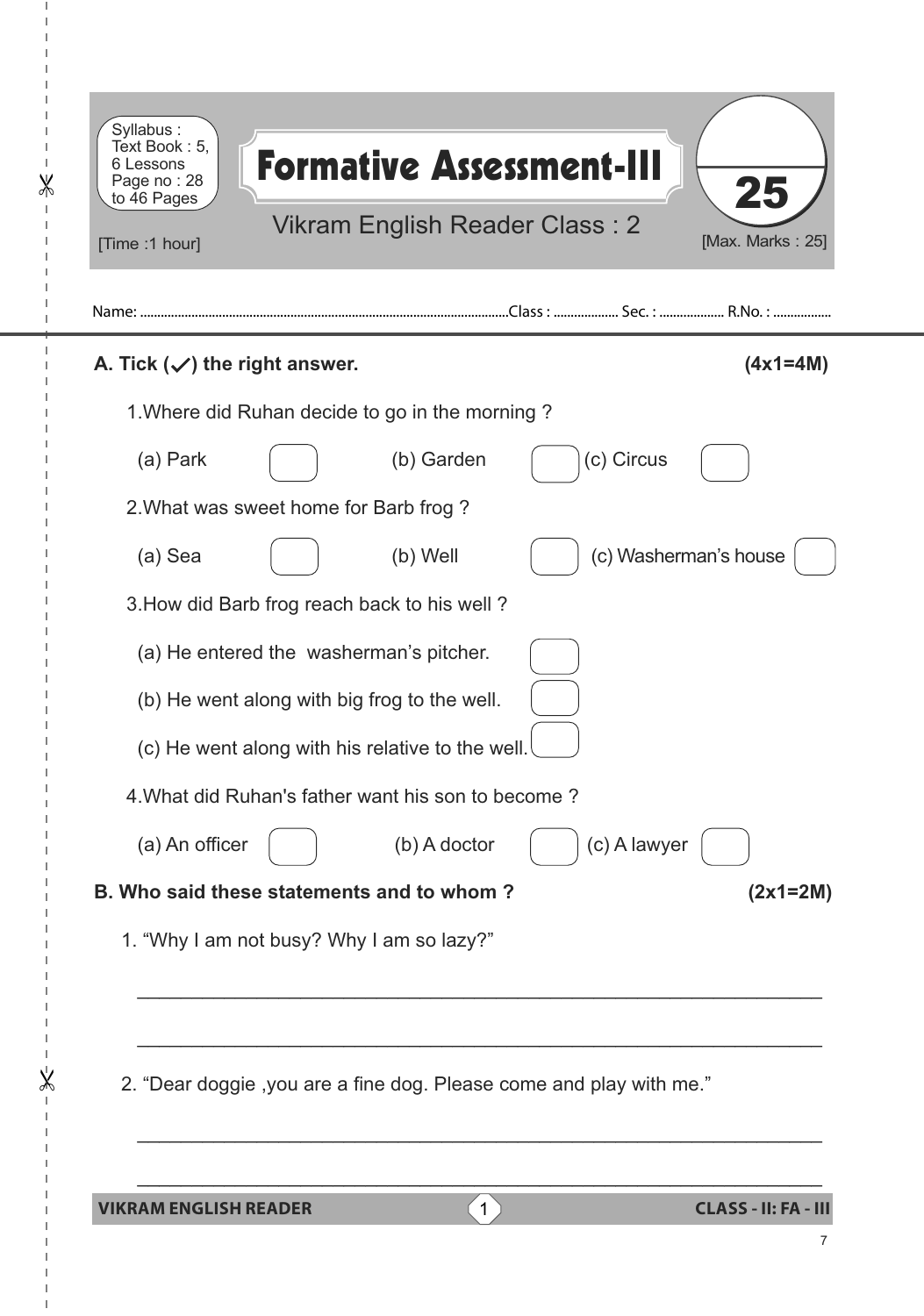| C. Answer the following questions.            |  | $(5x1=5M)$                                                                        |
|-----------------------------------------------|--|-----------------------------------------------------------------------------------|
| 1. What was the bee doing in the garden?      |  |                                                                                   |
|                                               |  |                                                                                   |
| 2. Where did Barb frog live?                  |  |                                                                                   |
|                                               |  |                                                                                   |
| 3. Why did Ruhan felt ashamed?                |  | ,我们也不能在这里的人,我们也不能在这里的人,我们也不能在这里的人,我们也不能在这里的人,我们也不能在这里的人,我们也不能在这里的人,我们也不能在这里的人,我们也 |
|                                               |  |                                                                                   |
| 4. What was the profession of Ruhan's father? |  |                                                                                   |
| 5. How did Barb frog enjoy at the seashore?   |  |                                                                                   |
|                                               |  |                                                                                   |
| D. Now fill in the blanks with This/That.     |  | $(6x\frac{1}{2} = 3M)$                                                            |
| 1. ____________________ is a cage.            |  | 4. _______________________ is a doll.                                             |
| 2. _____________________ is a bag.            |  | 5. _____________________ is a dog.                                                |
| 3. ______________________ is a house.         |  | 6. _______________________ is a bridge.                                           |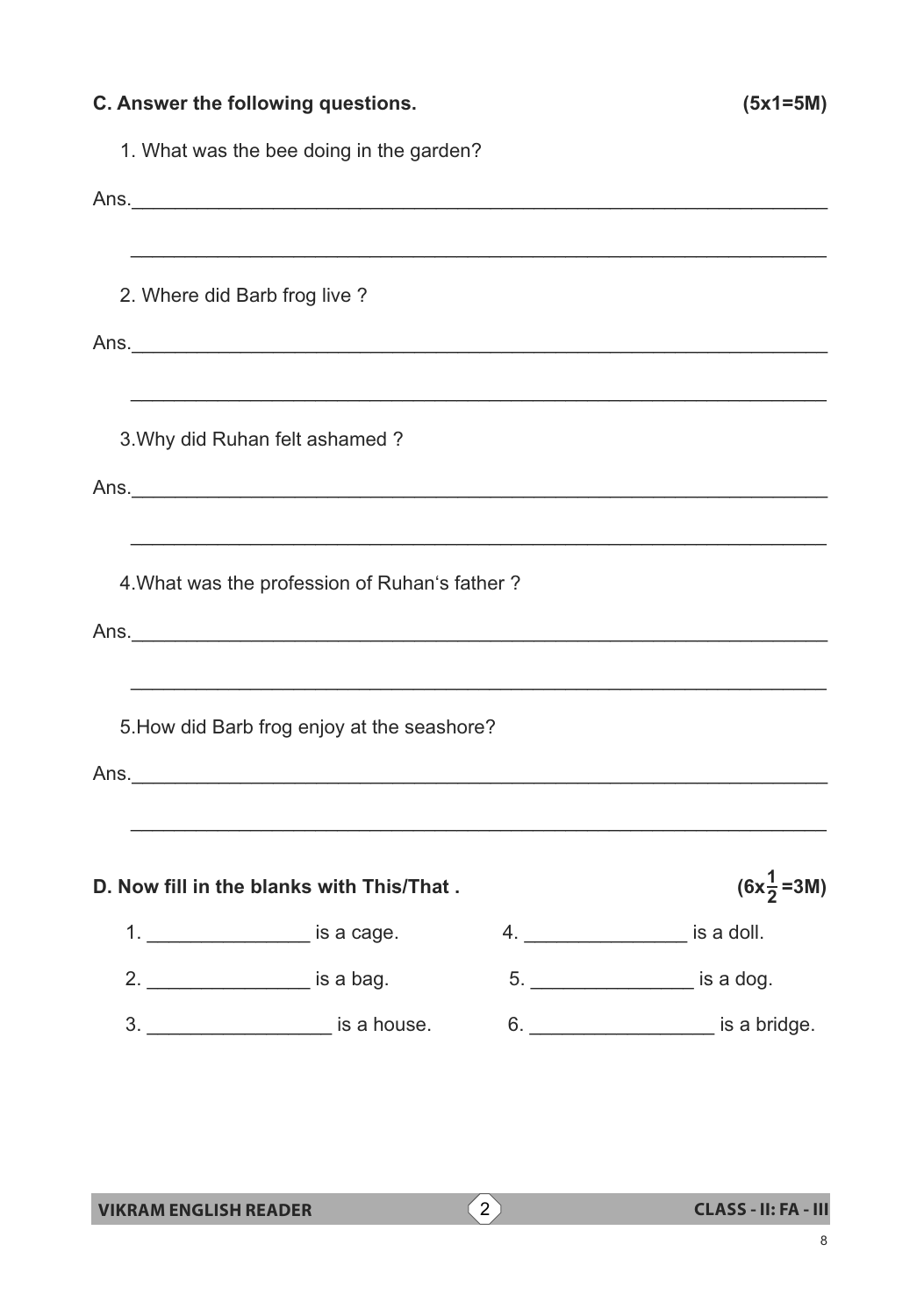|                                      | 1. I am grey and got a trunk. I haven't got a long tongue and I live in the grass-                                                    |
|--------------------------------------|---------------------------------------------------------------------------------------------------------------------------------------|
| lands. Who am I?                     |                                                                                                                                       |
|                                      |                                                                                                                                       |
|                                      | 2. I am blue and have fins. I don't have legs and I live in sea. Who am I?                                                            |
|                                      |                                                                                                                                       |
|                                      | 3. I am green. I have got a long tail. I don't have whiskers. I live in jungle. Who                                                   |
| $am 1$ ?                             |                                                                                                                                       |
|                                      |                                                                                                                                       |
|                                      | <u> 1989 - Johann Stoff, amerikansk politiker (d. 1989)</u>                                                                           |
|                                      |                                                                                                                                       |
|                                      | F. Fill in the blanks. Choose the words from the box.<br>plenty, well, sweet, hopped                                                  |
|                                      |                                                                                                                                       |
|                                      | 1. Barb frog had not seen the world outside the _______________.<br>2. Barb frog __________________ out from bundle of dirty clothes. |
|                                      | 3. Barb frog could get __________________ of insects to eat in the well.                                                              |
|                                      | 4. Barb frog said to himself that well is his ___________________ home.                                                               |
| the as required.                     | G. Complete the comparisons with the words given in the box. Use a, an, and                                                           |
|                                      | fox, snail, lamb, daisy                                                                                                               |
| 1. as cunning as __________________. |                                                                                                                                       |
| 2. as fresh as                       |                                                                                                                                       |
| 3.as slow as                         |                                                                                                                                       |
| 4.as gentle as                       | $(4x1=4M)$<br>$(4x1=4M)$<br>the control of the control of the con-<br>***                                                             |

 $- - -$ <br> $-\frac{1}{2}$ 

 $\overline{1}$ 

f,

f,

 $- - \frac{1}{2}$  - -

 $\bar{\rm I}$  $\bar{1}$  $\mathbf{I}$ Ï Ï Ť Ï J. f.

J.

f,

л

f,

J.

f,

I Ţ  $\mathbb I$  $\bar{1}$  $\bar{\bar{1}}$ 

Ť  $\mathbb{I}$  $\bar{1}$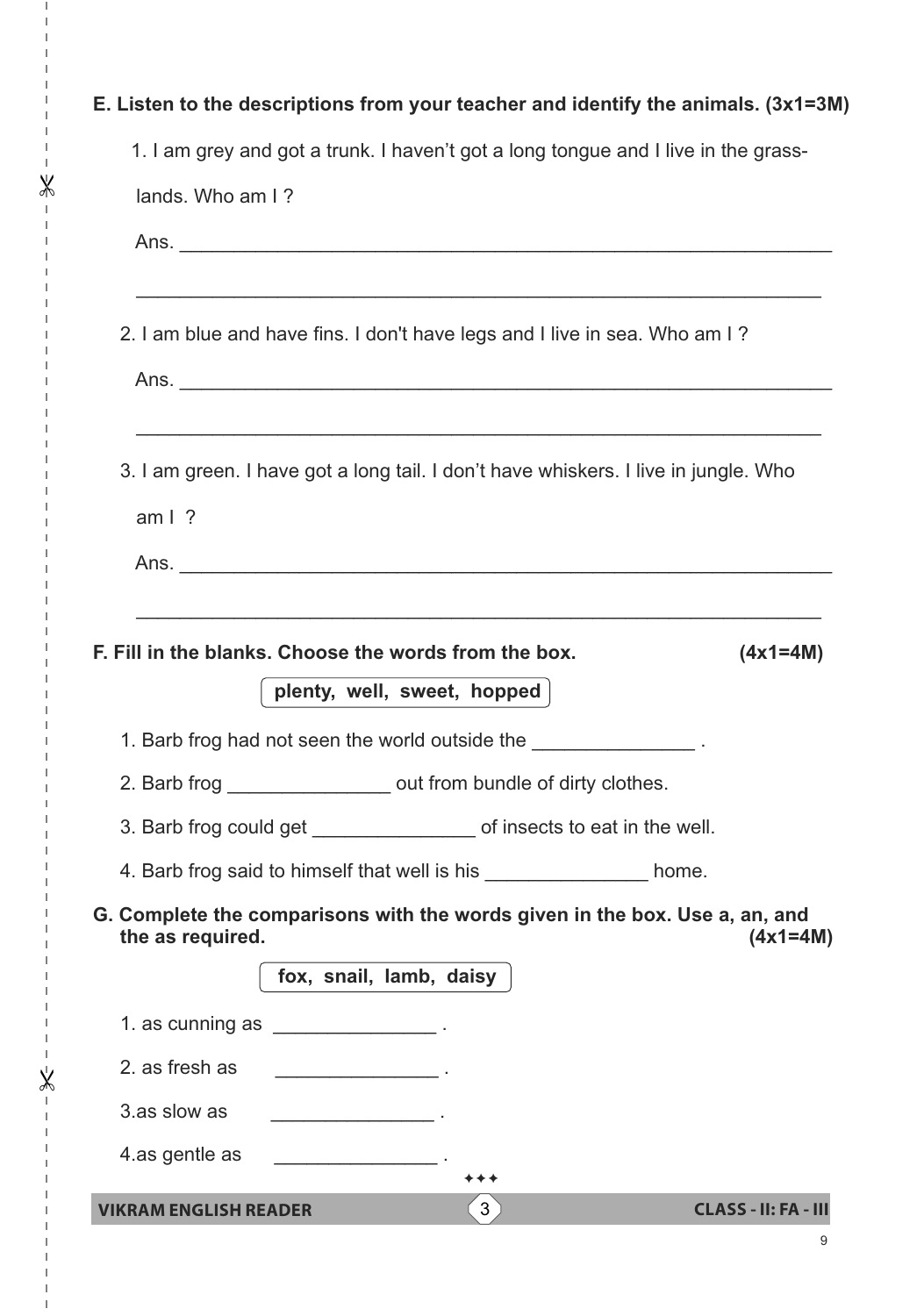#### **VIKRAM ENGLISH READER**

#### **CLASS - II: FA - III**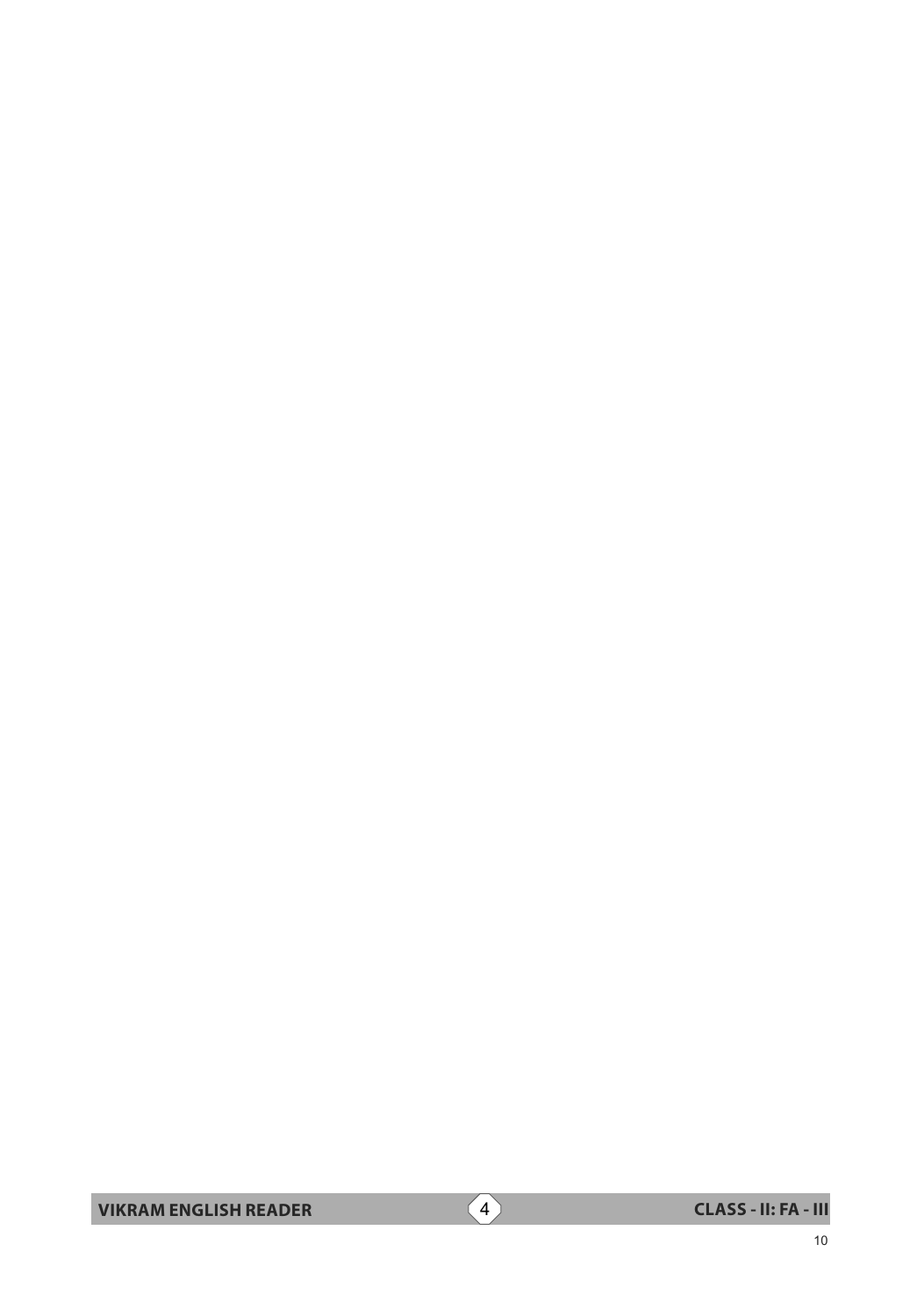| Name:                                     |                                |                                                                     |                     |             |
|-------------------------------------------|--------------------------------|---------------------------------------------------------------------|---------------------|-------------|
| A. Tick $(\checkmark)$ the right answer.  |                                |                                                                     |                     | $(4x1=4M)$  |
| 1. The poem is about.<br>(a) Wind         |                                | (b) Winter nights                                                   | (c) Summer nights   |             |
| (a) Villagers                             | 2. Who saved the drowning boy? | (b) Aseem                                                           | (c) Arpit           |             |
| (a) Mother 's lap                         | 3. Where does the baby lie?    | (b) Cradle                                                          | (c) Father's lap    |             |
| (a) Arpit                                 |                                | 4. Who had won the swimming competition of the school?<br>(b) Aseem | (c) Arpit's brother |             |
| <b>B. Answer the following questions.</b> |                                |                                                                     |                     | $(6x2=12M)$ |
|                                           |                                | 1. Who won the medal in the swimming competition?                   |                     |             |
|                                           |                                |                                                                     |                     |             |
|                                           |                                | 2. What did Arpit and Aseem decide after playing Cricket?           |                     |             |
|                                           |                                |                                                                     |                     |             |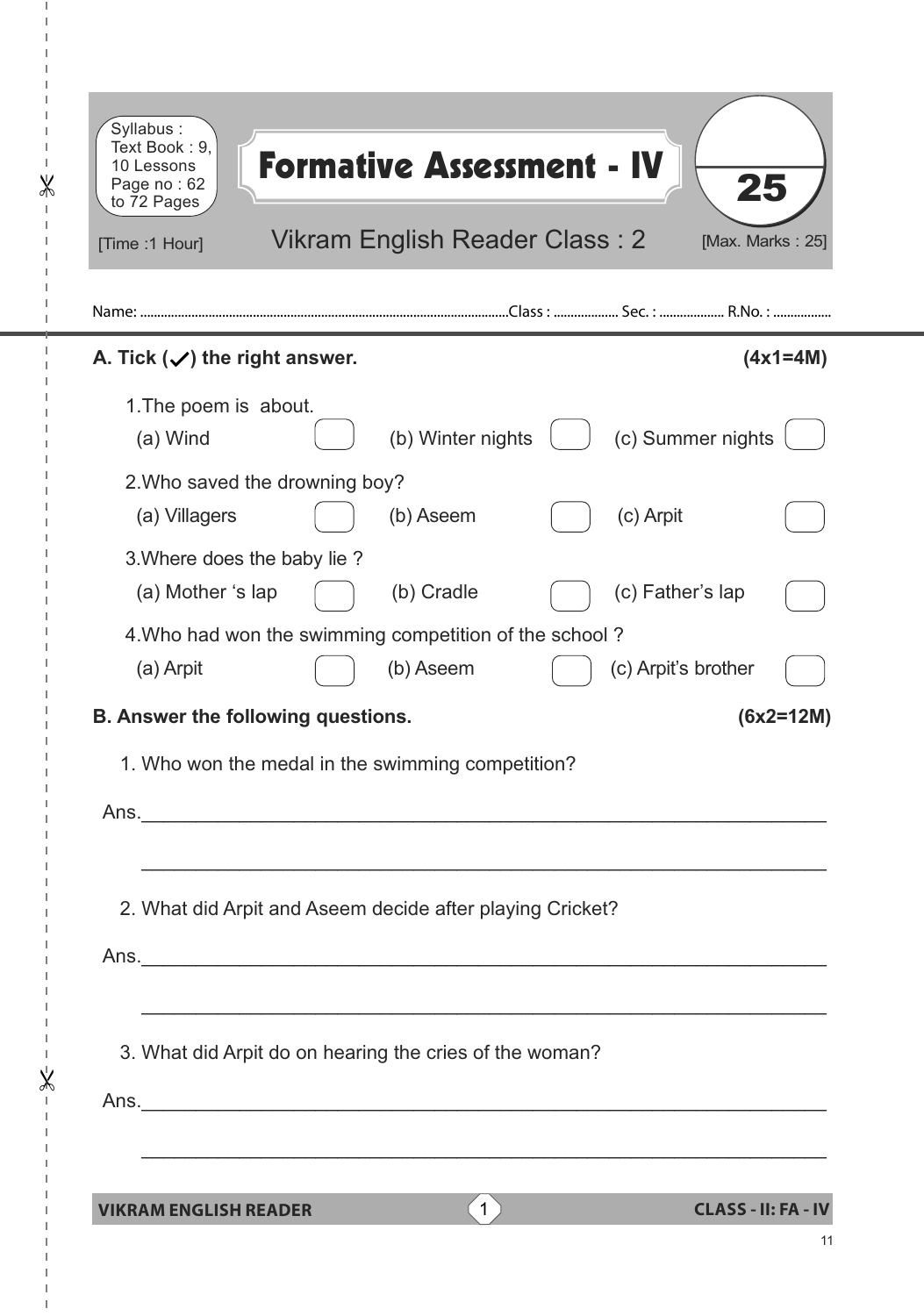| <b>VIKRAM ENGLISH READER</b>                                                     | $\left( 2\right)$               | <b>CLASS - II: FA - IV</b> |
|----------------------------------------------------------------------------------|---------------------------------|----------------------------|
|                                                                                  |                                 |                            |
| 3. The wind shakes the _______________.                                          |                                 |                            |
| 2. The wind is ________________________ and bold.                                |                                 |                            |
| 1. The squirrel nests in his ________________.                                   |                                 |                            |
| E. Fill in the blanks with the correct words.                                    |                                 | $(3x1=3M)$                 |
| 4. Arpit was praised for his good deed.                                          |                                 |                            |
| 3. They both decided to go back home.                                            |                                 |                            |
| 2. Arpit and Aseem went to play hockey.                                          |                                 |                            |
| 1. Arpit had won the swimming competition of the school.                         |                                 |                            |
| D. Write 'T' for true and 'F' for false statements.                              |                                 | $(4x\frac{1}{2} = 2M)$     |
| 4.Arpit's father felt ____________________ of his son.                           |                                 |                            |
| 3. The boy was __________________ in the water.                                  |                                 |                            |
| 2. They decided to go back _________________.                                    |                                 |                            |
| 1.Arpit and Aseem were the best ____________________ of the school.              |                                 |                            |
|                                                                                  | home, drowning, swimmers, proud |                            |
| C. Fill in the blanks. Choose the words from the box.                            |                                 | $(4x1=4M)$                 |
|                                                                                  |                                 |                            |
|                                                                                  |                                 |                            |
| 6. What do you learn from the story that you have read?                          |                                 |                            |
| ,我们也不能在这里的时候,我们也不能在这里的时候,我们也不能在这里的时候,我们也不能会在这里的时候,我们也不能会在这里的时候,我们也不能会在这里的时候,我们也不 |                                 |                            |
|                                                                                  |                                 |                            |
| 5. How did Arpit's father feel on hearing the story?                             |                                 |                            |
|                                                                                  |                                 |                            |
|                                                                                  |                                 |                            |
| 4. Who rewarded Arpit for his kind deed?                                         |                                 |                            |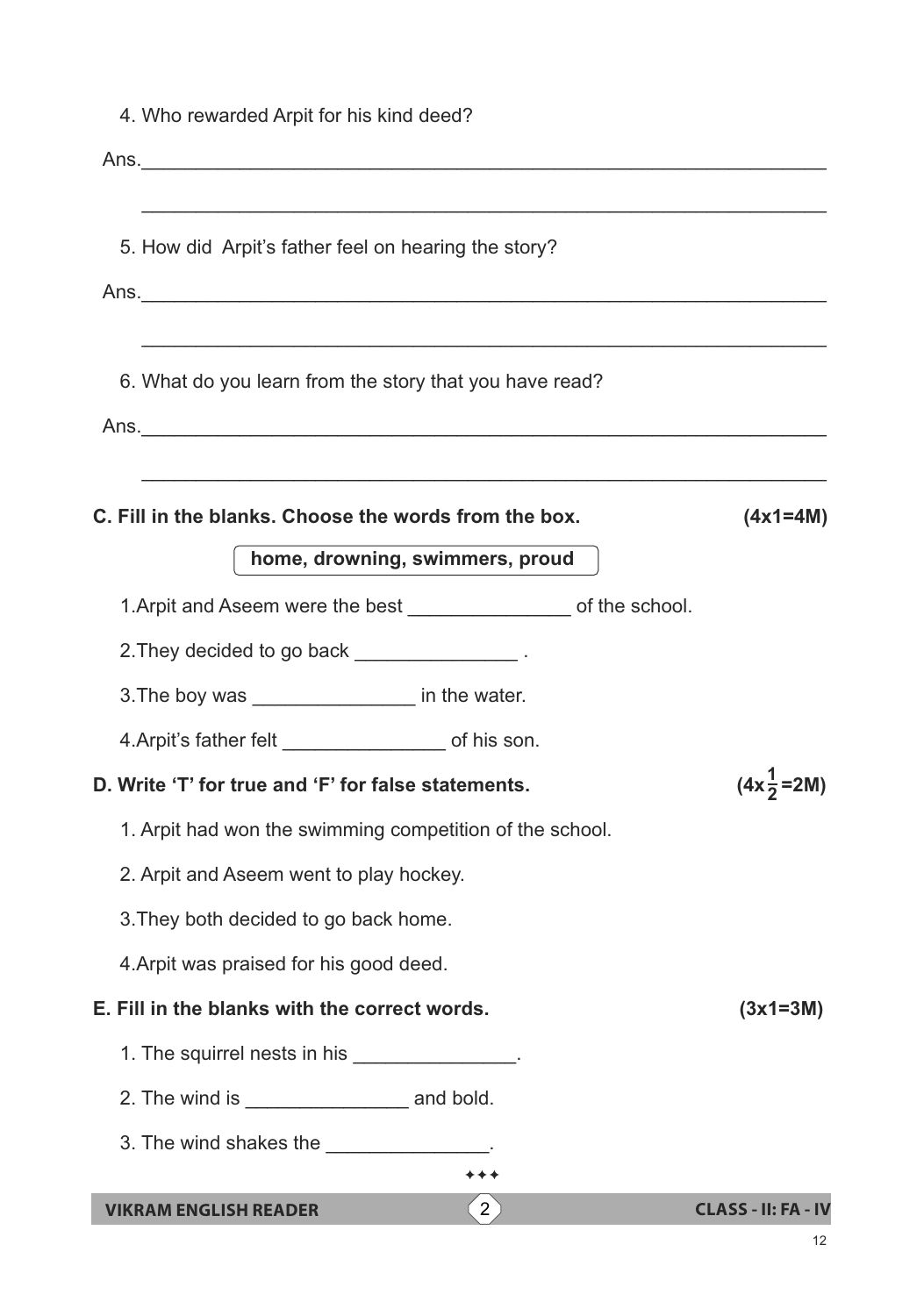| 1. We have no time to summer.<br>(b) smile |                                                                          |
|--------------------------------------------|--------------------------------------------------------------------------|
|                                            |                                                                          |
|                                            | (c) work                                                                 |
| 2. What kind of notebook does Arjun have?  |                                                                          |
| (b) Rough                                  | (c) Spick and span                                                       |
|                                            |                                                                          |
| (b) Teacher                                | (c) Wood cutters                                                         |
|                                            |                                                                          |
|                                            | (c) Ramayana                                                             |
| B. Answer the following questions.         | $(5x2=10M)$                                                              |
| 1. What is rich, ripe and mellow?          |                                                                          |
|                                            |                                                                          |
|                                            |                                                                          |
|                                            | 4. Arjun loves to read stories from which of these?<br>(b) Tom and Jerry |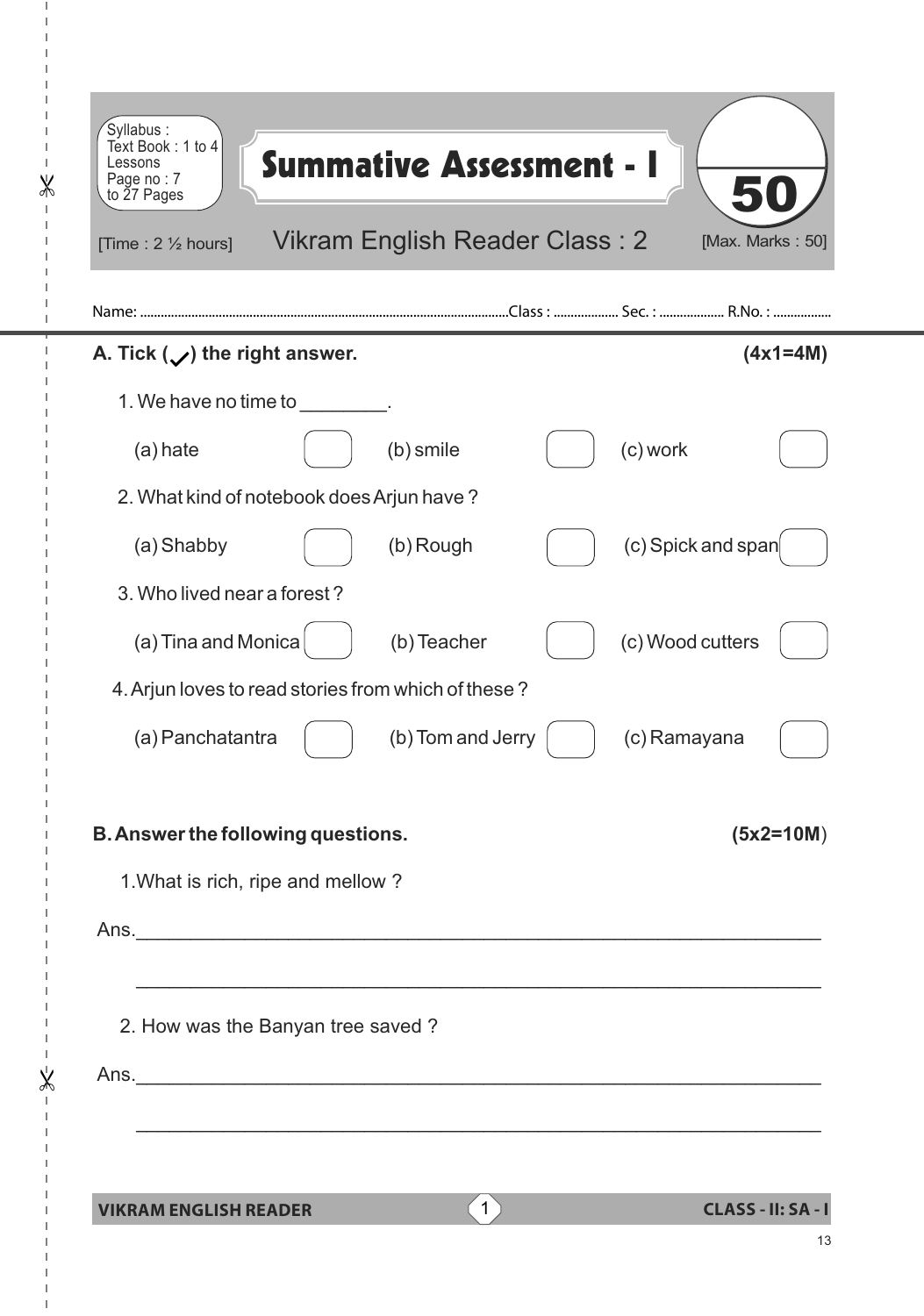| 3. Why are teachers fond of Arjun?                                                          |                    |
|---------------------------------------------------------------------------------------------|--------------------|
|                                                                                             |                    |
| 4. What is a funny thing in the poem?                                                       |                    |
|                                                                                             |                    |
| 5. Where do we find rose?                                                                   |                    |
|                                                                                             |                    |
| C. Write three lines about an apple tree. Take help of the words given in the box. (3x1=3M) |                    |
| • dark green leaves • tall tree • love to climb                                             |                    |
|                                                                                             |                    |
| 2.                                                                                          |                    |
|                                                                                             |                    |
| D. Use words ending in 'ck' or beginning with 'sw' to fill in the blanks. The               |                    |
| jumbled answer is given in the bracket against each sentence. (3x1=3M)                      |                    |
| 1. Yogesh is not well. He is feeling _________________. (ckis)                              |                    |
| 2. Every morning I go for ____________________. (wimsming)                                  |                    |
| 3. These grapes are very ___________________. (weets)                                       |                    |
| E. Here is a Chain of words. The last letter of the first word is the first letter of       |                    |
| the second word. Complete the Chain. Do not repeat the words. (4x1=4M)                      |                    |
|                                                                                             |                    |
|                                                                                             |                    |
| $\left( 2\right)$<br><b>VIKRAM ENGLISH READER</b>                                           | CLASS - II: SA - I |
|                                                                                             |                    |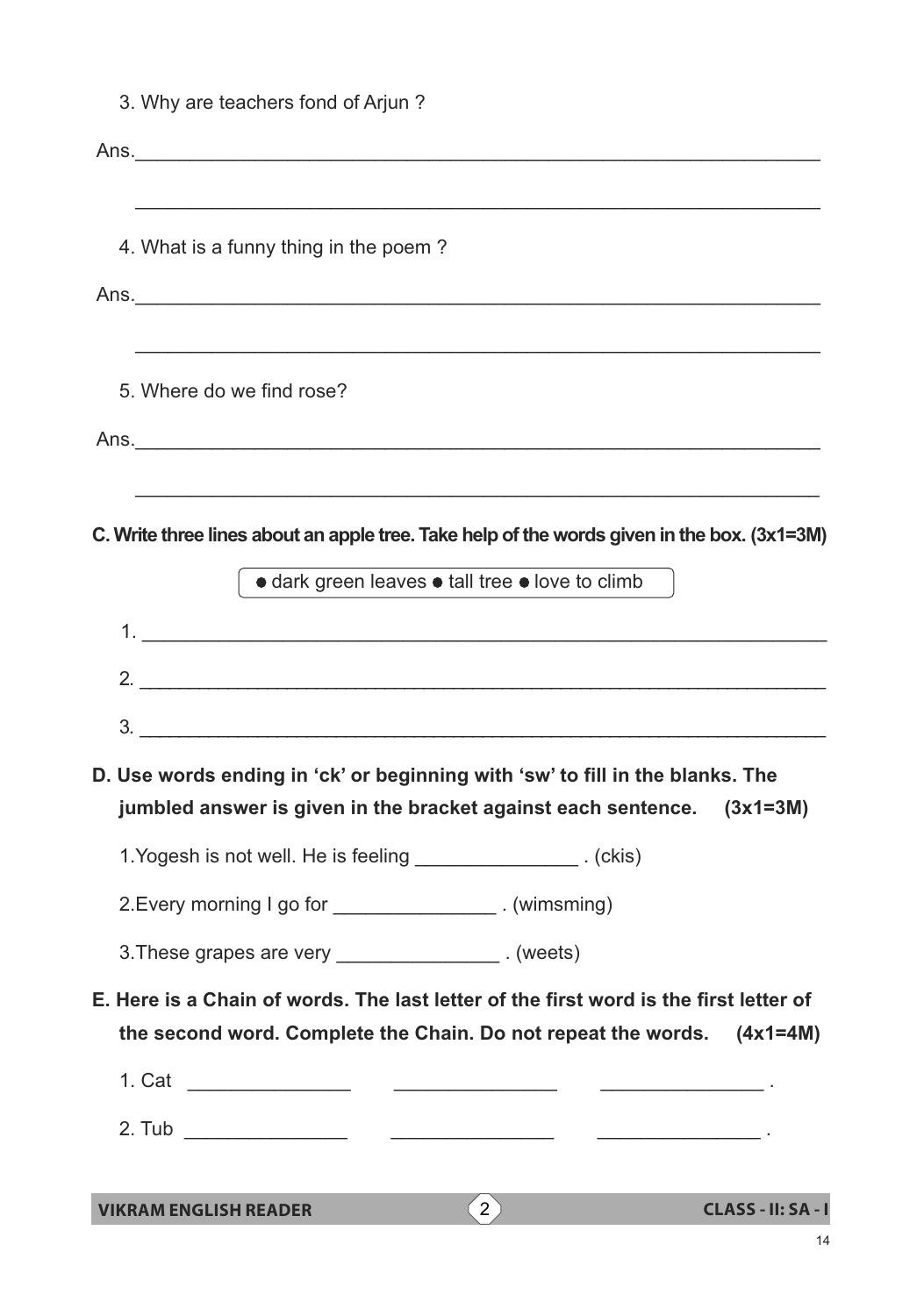| F. Fill in the blanks with the help of the words given in the box.                       |                                                        | $(5x1=5M)$             |
|------------------------------------------------------------------------------------------|--------------------------------------------------------|------------------------|
|                                                                                          | strangers, surprised, story books, neatly, intelligent |                        |
| 1. Arjun loves to read _________________.                                                |                                                        |                        |
| 2. Arjun dresses up very __________________.                                             |                                                        |                        |
| 3. One day, Tina and Monica both saw three ______________ with their iron axes.          |                                                        |                        |
| 4. The villagers were _______________ to hear the school bell ringing on a holiday.      |                                                        |                        |
| 5. Arjun is quiet and ___________________ boy.                                           |                                                        |                        |
| G. Circle the subjects and underline the predicates in these sentences. (4x1=4M)         |                                                        |                        |
| 1. The cow has a long tail.                                                              |                                                        |                        |
| 2.I love my motherland.                                                                  |                                                        |                        |
| 3. Madhu and Shreya went to the park.                                                    |                                                        |                        |
| 4. Reena always helps me.                                                                |                                                        |                        |
| H. Write any four words having two syllables.                                            |                                                        | $(4x\frac{1}{2} = 2M)$ |
|                                                                                          | 2. $\begin{array}{ccc} \hline \end{array}$             |                        |
| 3.                                                                                       | 4.                                                     |                        |
| I. Tick $(\checkmark)$ against those which are correctly arranged and cross (X) which is |                                                        |                        |
| not.                                                                                     |                                                        | $(6x1=6M)$             |
| 1. Sunday is holiday.                                                                    |                                                        |                        |
| 2. Tall girl is Neha.                                                                    |                                                        |                        |
| 3. Love my I school.                                                                     |                                                        |                        |
| 4. A juicy fruit is mango.                                                               |                                                        |                        |
| 5. This is a papaya tree.                                                                |                                                        |                        |
| 6. My friend Sudha is.                                                                   |                                                        |                        |
|                                                                                          |                                                        |                        |

 $x$ <sup>-</sup>

 $\mathbf{I}$ 

 $-36 -$ 

I.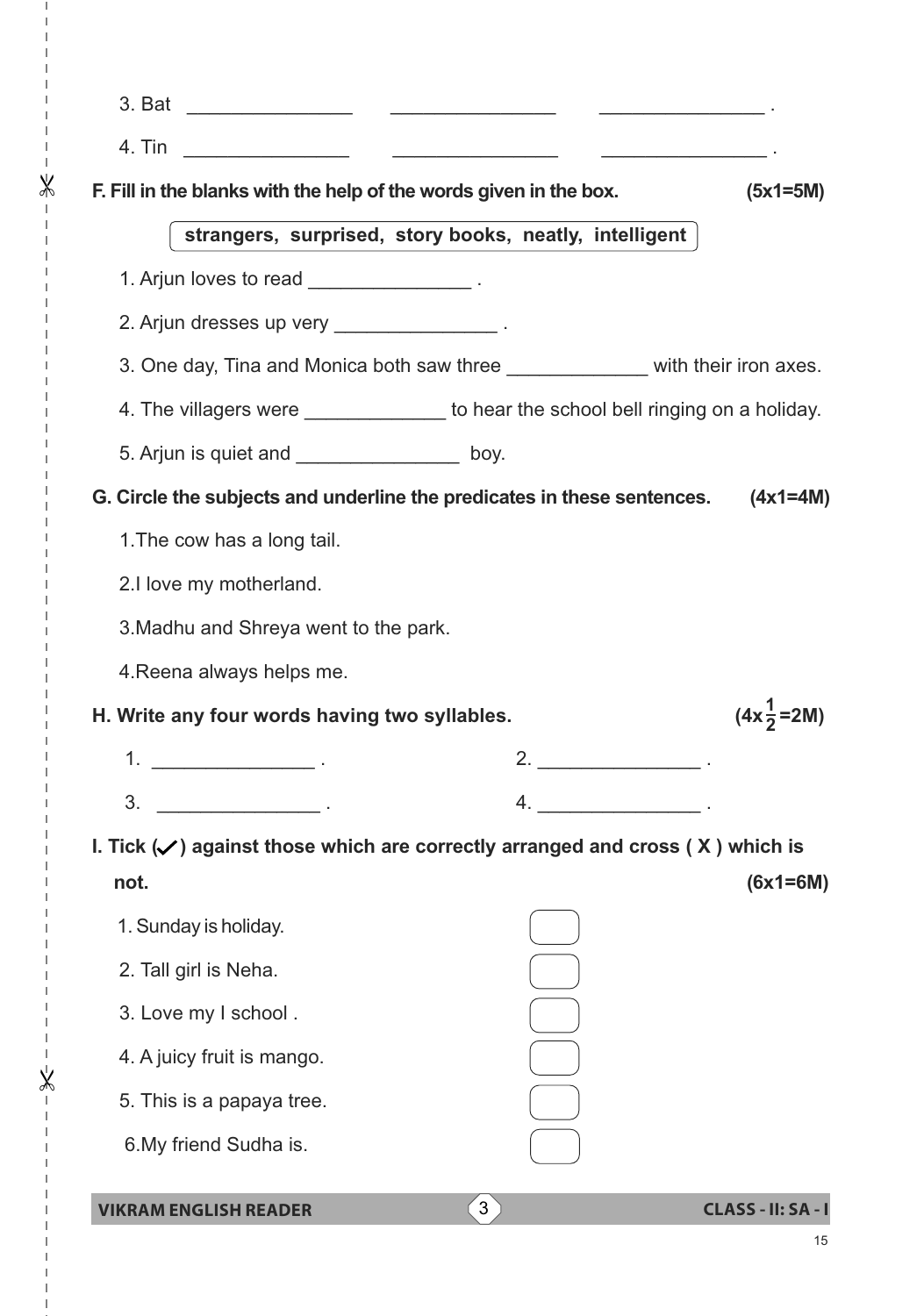**J. Given below are the words which are jumbled . Rewrite them and make**  proper words. **1 2**

|         | tudntes                 |                  | initff                                      | clinep                        |            |
|---------|-------------------------|------------------|---------------------------------------------|-------------------------------|------------|
|         | ginawrd                 |                  | sessed                                      | clrooassm                     |            |
|         | 1. ____________________ |                  |                                             |                               |            |
|         |                         |                  |                                             | $6. \underline{\hspace{2cm}}$ |            |
|         |                         |                  | K. Match words that have the same meanings. |                               | $(5x1=5M)$ |
|         |                         |                  | 1. Jungle ( ) (a) Unhappy                   |                               |            |
|         |                         |                  | 2. Beautiful ( ) (b) Big                    |                               |            |
|         | 3. Sad                  |                  | $($ ) (c) Forest                            |                               |            |
|         | 4. Meadow               |                  | $(d)$ Pretty                                |                               |            |
| 5. Huge |                         | $\overline{(\ }$ | (e) Grassland                               |                               |            |
|         |                         |                  |                                             |                               |            |

### **L. Complete the missing letters.**

$$
(2x\frac{1}{2} = 1M)
$$



 $\rightarrow$   $\rightarrow$ 

 $\left( 4\right)$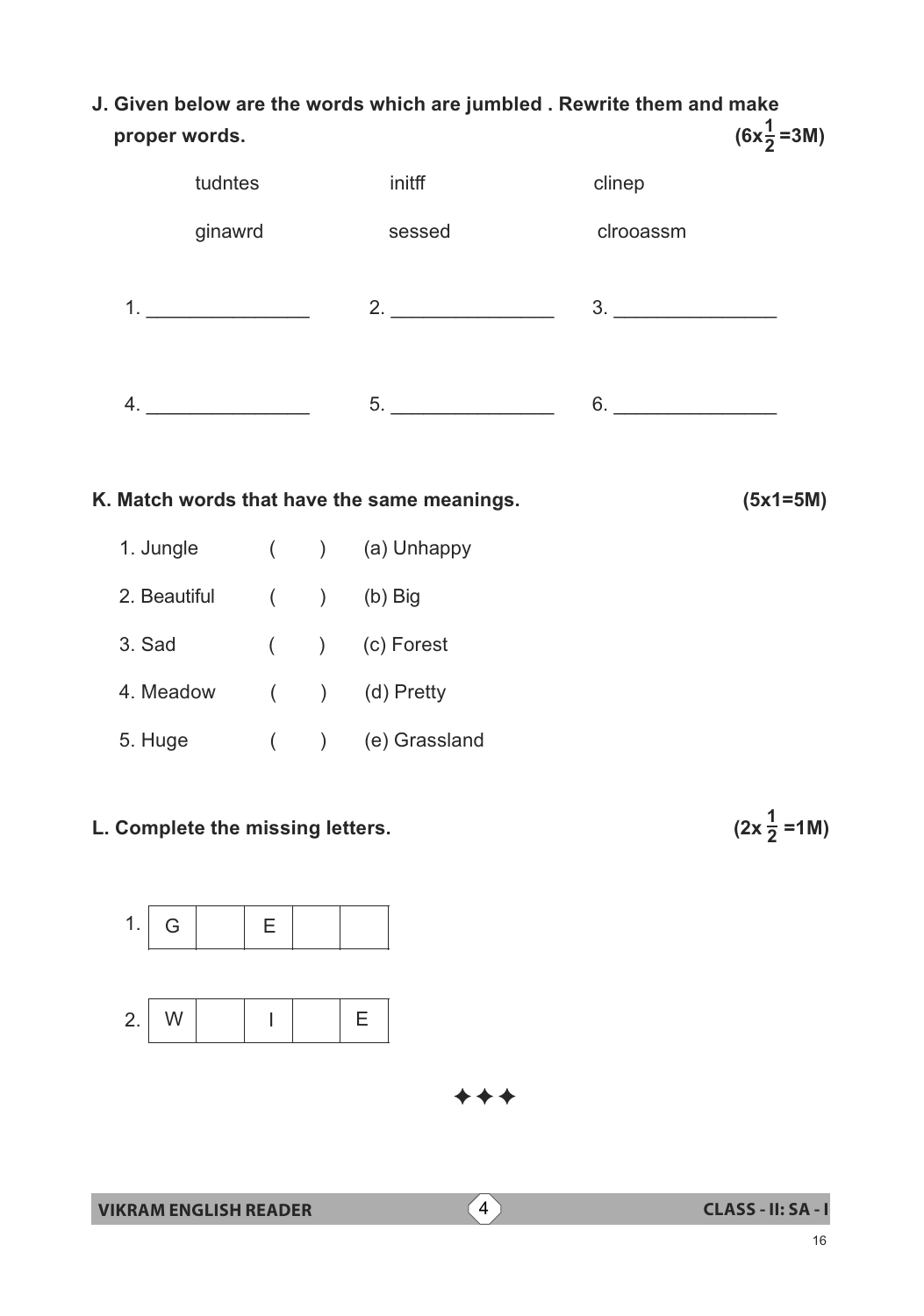| Syllabus:<br>Text Book 1<br><b>Summative Assessment - II</b><br>to 8 Lessons<br>Page no: 7<br>to 61 Pages<br>Vikram English Reader Class: 2<br>[Max. Marks: 50]<br>[Time : $2\frac{1}{2}$ hours] |
|--------------------------------------------------------------------------------------------------------------------------------------------------------------------------------------------------|
| Name:                                                                                                                                                                                            |
| A. Tick $(\checkmark)$ the right answer.<br>$(6x1=6M)$                                                                                                                                           |
| 1. Asmile is a _________thing.                                                                                                                                                                   |
| (a) interesting<br>(b) funny<br>$(c)$ big                                                                                                                                                        |
| 2. Arjun loves to read stories from which of these?                                                                                                                                              |
| (a) Panchatantra<br>(b) Tom and Jerry<br>(c) Ramayana                                                                                                                                            |
| 3. Why were villagers surprised?                                                                                                                                                                 |
| (a) They hear the school bell ringing on a holiday.                                                                                                                                              |
| (b) They saw wood cuttes cutting the trees.                                                                                                                                                      |
| (c) They saw Tina and Monica crying loudly in a forest.                                                                                                                                          |
| 4. What did Ruhan's father want his son to become?                                                                                                                                               |
| (a) An officer<br>$(b)$ A doctor<br>(c)A lawyer                                                                                                                                                  |
| 5. What did Mannat and Mihir become?                                                                                                                                                             |
| (c) Teachers<br>(b) Learners<br>(a) Experts                                                                                                                                                      |
| 6. Who was Shikhar?                                                                                                                                                                              |
| (a) Kartik's brother                                                                                                                                                                             |
| (b) Kartik's cousin                                                                                                                                                                              |
| (c) Kartik's friend                                                                                                                                                                              |
|                                                                                                                                                                                                  |
| $\mathbf{1}$<br>CLASS - II: SA - II<br><b>VIKRAM ENGLISH READER</b>                                                                                                                              |

17

- %-

J.

Ï

f,  $\mathbf{I}$  $\overline{1}$  $\mathbb{I}$ 

 $-\frac{1}{2}$ 

 $\overline{1}$  $\mathbb{L}$  $\mathbb{I}$ 

J.  $\overline{\phantom{a}}$  $\mathbf{I}$  $\mathbb{I}$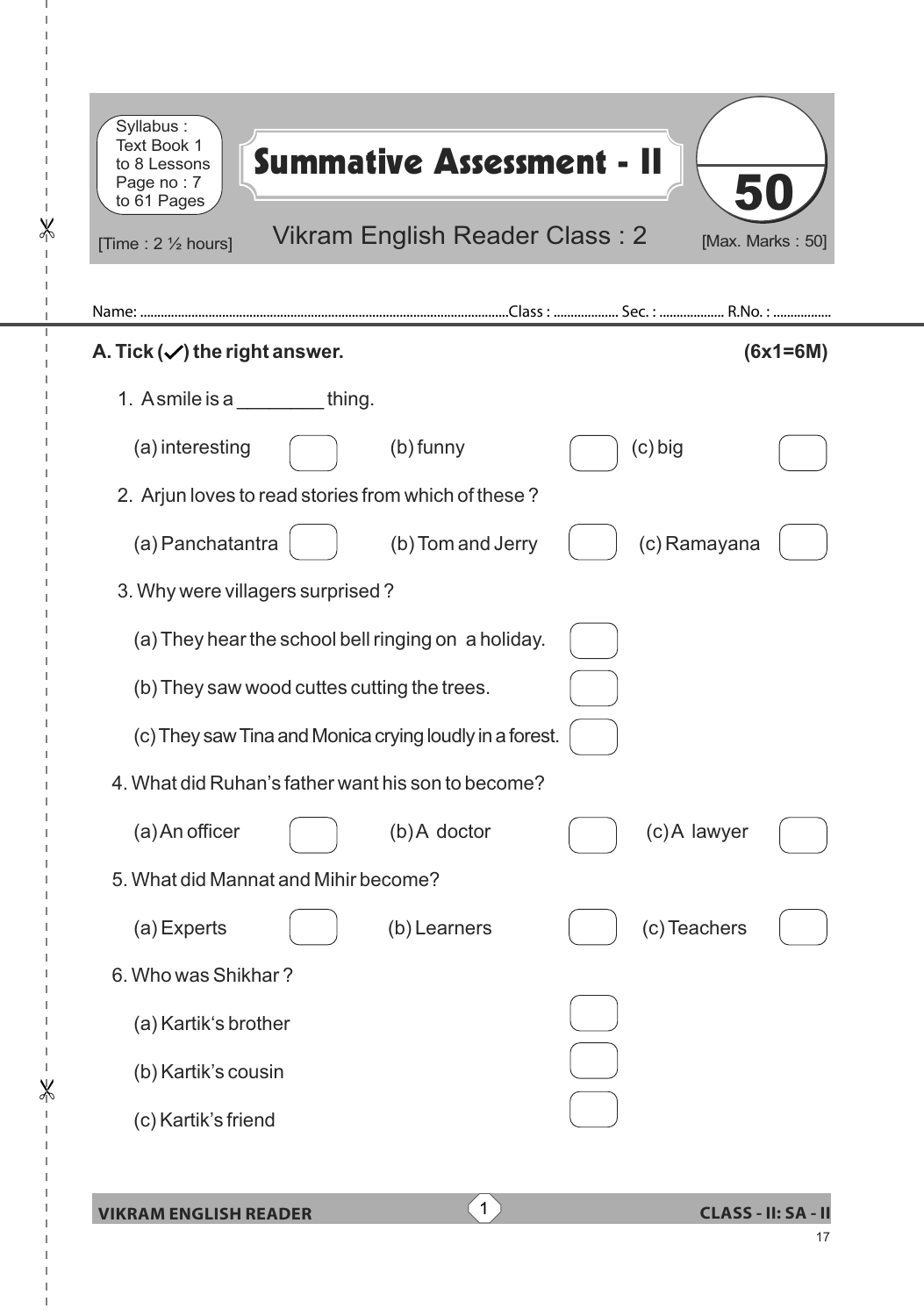| <b>B. Answer the following questions.</b>                      | $(8x2=16M)$                                                                                                                                                                                            |
|----------------------------------------------------------------|--------------------------------------------------------------------------------------------------------------------------------------------------------------------------------------------------------|
| 1. What things made Kartik feel bad to his brother?            |                                                                                                                                                                                                        |
|                                                                |                                                                                                                                                                                                        |
|                                                                |                                                                                                                                                                                                        |
| 2. What did Mihir's father do after the kite picked up flight? |                                                                                                                                                                                                        |
|                                                                |                                                                                                                                                                                                        |
|                                                                |                                                                                                                                                                                                        |
| 3. How did Barb frog enjoy at the seashore?                    |                                                                                                                                                                                                        |
|                                                                |                                                                                                                                                                                                        |
| 4. Why did Ruhan felt ashamed?                                 | ,我们也不能在这里的人,我们也不能在这里的人,我们也不能在这里的人,我们也不能在这里的人,我们也不能在这里的人,我们也不能在这里的人,我们也不能在这里的人,我们也                                                                                                                      |
|                                                                |                                                                                                                                                                                                        |
|                                                                |                                                                                                                                                                                                        |
| 5. What is rich, ripe and mellow?                              |                                                                                                                                                                                                        |
|                                                                |                                                                                                                                                                                                        |
|                                                                | and the control of the control of the control of the control of the control of the control of the control of the<br>6. What did Tina and Monica do to stop the strangers from cutting the Banyan tree? |
|                                                                |                                                                                                                                                                                                        |
| 7. How is Arjun's notebook?                                    | ,我们也不能在这里的人,我们也不能在这里的人,我们也不能在这里的人,我们也不能在这里的人,我们也不能在这里的人,我们也不能在这里的人,我们也不能在这里的人,我们也                                                                                                                      |
|                                                                |                                                                                                                                                                                                        |
|                                                                | <u> 1989 - Johann Barn, amerikan berkema dalam berkema dalam berkema dalam berkema dalam berkema dalam berkema da</u>                                                                                  |
| 8. What should you do to be always loved by everyone?          |                                                                                                                                                                                                        |
|                                                                |                                                                                                                                                                                                        |
| <b>VIKRAM ENGLISH READER</b>                                   | $2^{^{\circ}}$<br>CLASS - II: SA - II                                                                                                                                                                  |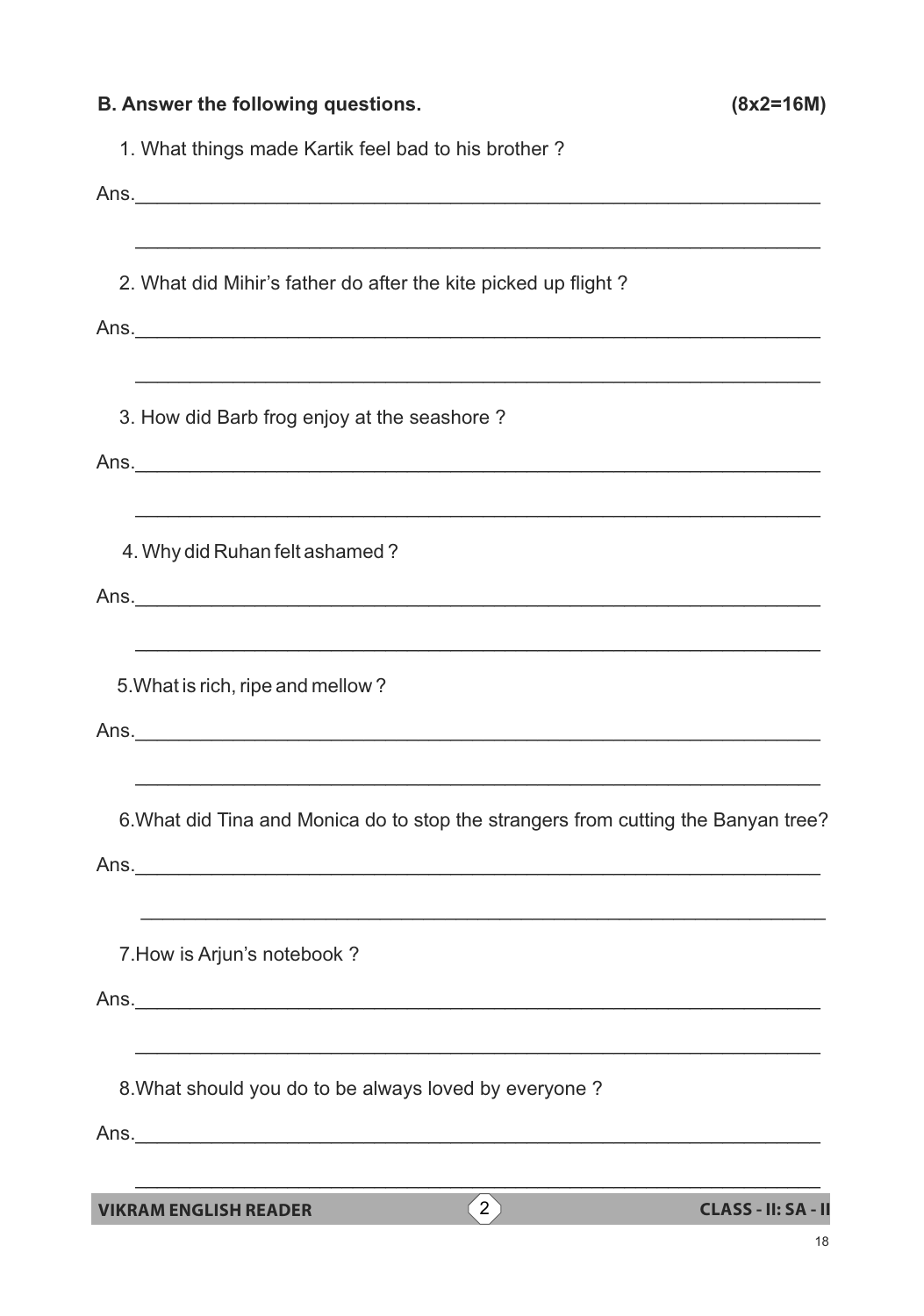| C. Who said these statements and to whom?                                          |                  | $(6x\frac{1}{2} = 3M)$     |
|------------------------------------------------------------------------------------|------------------|----------------------------|
| 1."Let's call our teacher for help."                                               |                  |                            |
|                                                                                    |                  |                            |
| 2. No, I am not idle and I have to gather honey for the coming winter. I am busy." |                  |                            |
|                                                                                    |                  |                            |
| 3."Stop! you can't cut down that tree."                                            |                  |                            |
|                                                                                    |                  |                            |
| 4. "Dear doggie, you are a fine dog. Please come and play with me."                |                  |                            |
|                                                                                    |                  |                            |
| 5. Why I am not busy? Why I am so lazy?                                            |                  |                            |
|                                                                                    |                  |                            |
| 6. What will these men do with the axes ? Let's find out.                          |                  |                            |
|                                                                                    |                  |                            |
| D. Fill in the blanks with suitable words from the brackets.                       |                  | $(5x1=5M)$                 |
| 1. _____________________ changed the TV channel in the middle of a show.           |                  |                            |
|                                                                                    |                  | (Shikhar / Karthik)        |
| 2. Shikhar tried and tried to make _________________ to get Kartik to play.        |                  |                            |
|                                                                                    |                  | (amends /grudges)          |
| 3. They both _______________________ each other.                                   |                  | (scolded / forgave)        |
| 4. Kartik started feeling _________________ to the things that he had done.        |                  |                            |
|                                                                                    |                  | (happy / sorry)            |
| 5. ____________ forgot all the bad things.                                         |                  | (Shikhar / Kartik)         |
| <b>VIKRAM ENGLISH READER</b>                                                       | $\left(3\right)$ | <b>CLASS - II: SA - II</b> |
|                                                                                    |                  |                            |

 $- - \frac{1}{2}$ 

 $- - \cancel{+} -$ 

 $\mathbb{I}$  $\overline{1}$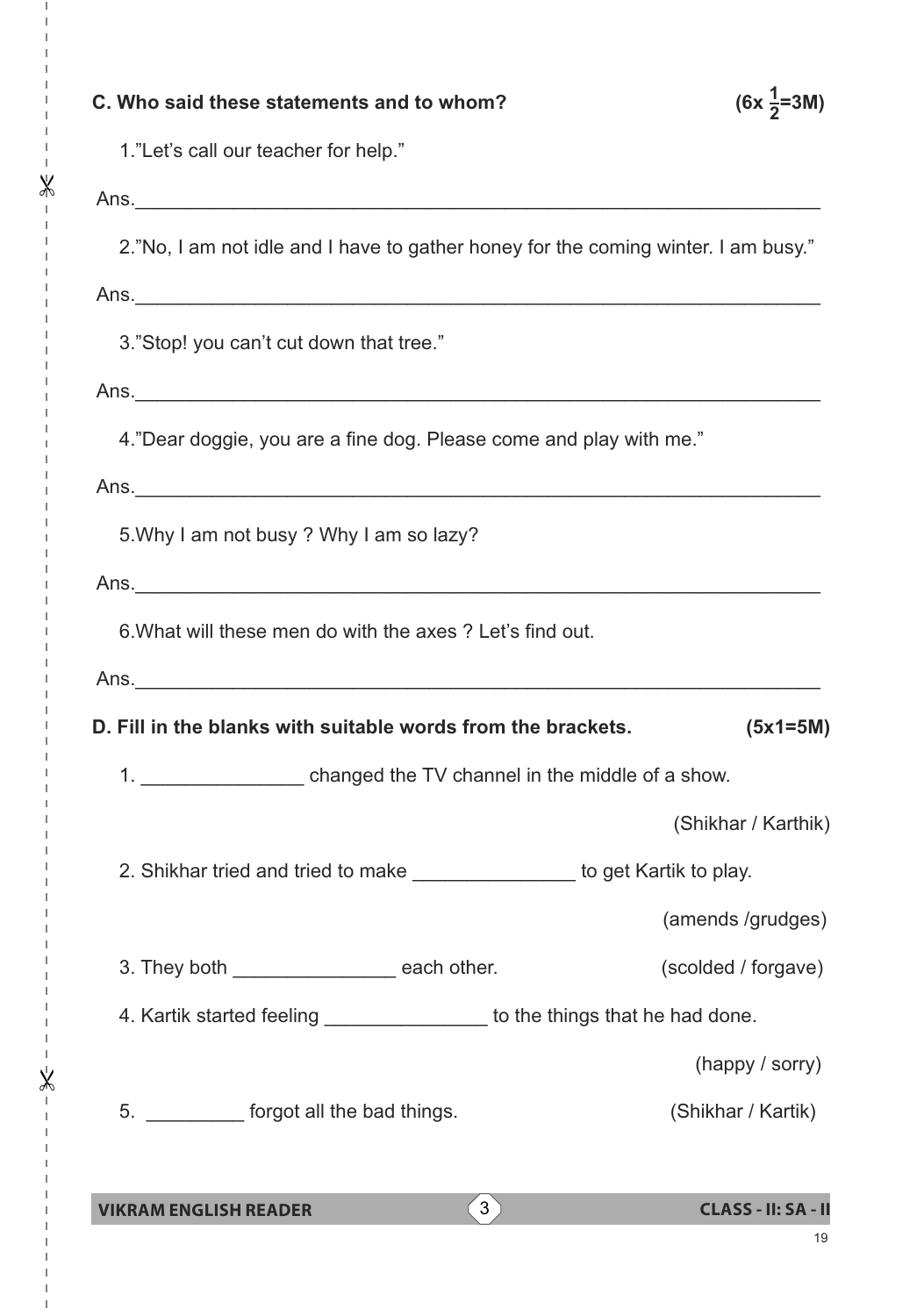| E. Write opposites of the following words.           |                                                                                                                                           |                                                           | $(6x \frac{1}{2} = 3M)$ |
|------------------------------------------------------|-------------------------------------------------------------------------------------------------------------------------------------------|-----------------------------------------------------------|-------------------------|
| 1.Old                                                | <u> 1990 - Johann Barbara, martxa a</u>                                                                                                   |                                                           |                         |
| 3.Fair<br><u> 1980 - Johann Barbara, martin a</u>    |                                                                                                                                           | 4. Write ____________________                             |                         |
| 5. Remember __________________                       |                                                                                                                                           | 6.Punish ____________________                             |                         |
| F. Read the sentences and write its pronouns.        |                                                                                                                                           |                                                           | $(4x\frac{1}{2} = 2M)$  |
| 1. This is Rohit.                                    |                                                                                                                                           | 2. This is Ruchi.                                         |                         |
| $\frac{1}{\sqrt{1-\frac{1}{2}}\cos\theta}$ is a boy. |                                                                                                                                           |                                                           | is a girl.              |
| 3. This is Katty.                                    |                                                                                                                                           |                                                           | 4. Those are boys.      |
| is drinking milk.                                    |                                                                                                                                           |                                                           | __________ are playing. |
| G. Join the letters and write new words.             |                                                                                                                                           |                                                           | $(2x1=2M)$              |
| 1.<br>$\mathsf b$<br>2.<br>f                         | b. eauty $\qquad \qquad$ b. eauty $\qquad \qquad$<br>d. etter _________________________<br>a. amily<br>b. lower<br>c. urniture<br>d. atty | <u> 1989 - Johann Barbara, martin amerikan personal (</u> |                         |
|                                                      |                                                                                                                                           |                                                           |                         |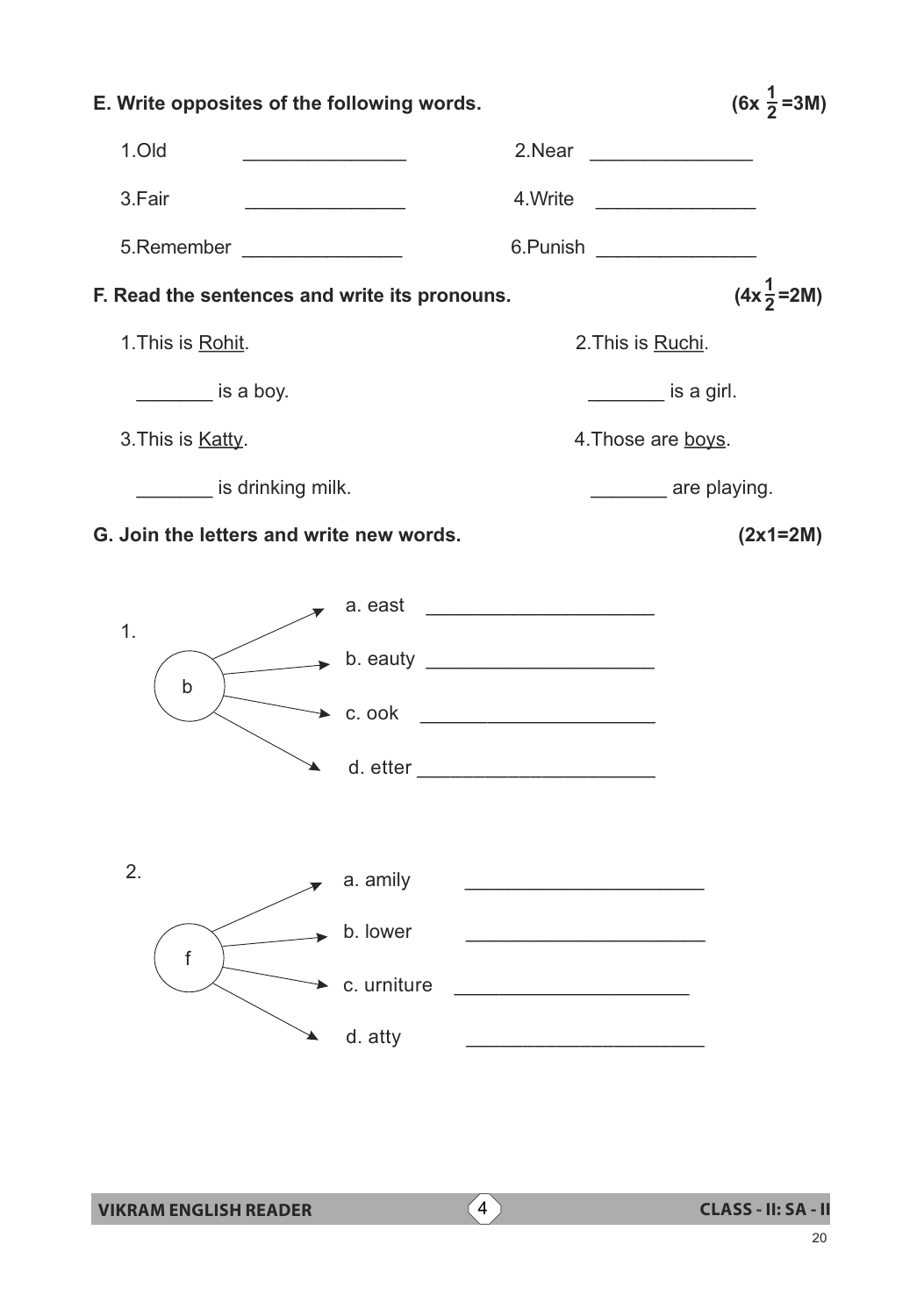| H. Write two special names of each of the following.                                                                                                                                                                                                                                                                                         | $(6x\frac{1}{2} = 3M)$     |
|----------------------------------------------------------------------------------------------------------------------------------------------------------------------------------------------------------------------------------------------------------------------------------------------------------------------------------------------|----------------------------|
| 1.Book                                                                                                                                                                                                                                                                                                                                       |                            |
| 2. River<br><u> 1989 - Johann Barbara, martin a</u><br><u> 1989 - Johann Barbara, martxa al-</u>                                                                                                                                                                                                                                             |                            |
| 3. Person<br><u> 1989 - Johann John Stone, mars et al. 1989 - John Stone, mars et al. 1989 - John Stone, mars et al. 1989 - John Stone</u>                                                                                                                                                                                                   |                            |
| 4. City                                                                                                                                                                                                                                                                                                                                      |                            |
| 5.Newspaper ________________                                                                                                                                                                                                                                                                                                                 |                            |
| 6.Month<br><u> 1989 - Johann Barbara, martin a</u>                                                                                                                                                                                                                                                                                           |                            |
| I. Fill in the blanks. Choose the words from the box given below.                                                                                                                                                                                                                                                                            | $(8x\frac{1}{2} = 4M)$     |
| parapet, neatly, strangers, entangled, sorry, shikhar, garden, teach                                                                                                                                                                                                                                                                         |                            |
| 1. One day, Tina and Monica both saw three ________________ with their iron axes.                                                                                                                                                                                                                                                            |                            |
| 2. Big frog sat on the ___________________ of the well.                                                                                                                                                                                                                                                                                      |                            |
| 3. Mihir's father _________________ his kite with another and cut it.                                                                                                                                                                                                                                                                        |                            |
| 4.Arjun dresses up very _________________.                                                                                                                                                                                                                                                                                                   |                            |
| 5. Mannat asked Mihir's father to ______________________ them to fly kites.                                                                                                                                                                                                                                                                  |                            |
| 6. Kartik started feeling _________________ to the things that he had done.                                                                                                                                                                                                                                                                  |                            |
| 7. _______________________ changed the TV Channel in the middle of a show.                                                                                                                                                                                                                                                                   |                            |
| 8. Ruhan decides to go to the ________________.                                                                                                                                                                                                                                                                                              |                            |
| J. Given below are words in the box which are jumbled. Rewrite them in such a                                                                                                                                                                                                                                                                |                            |
| way that they make proper words.                                                                                                                                                                                                                                                                                                             | $(4x\frac{1}{2} = 2M)$     |
| tudntes, ginawrd, ooskb, sesserd                                                                                                                                                                                                                                                                                                             |                            |
| 2. $\qquad \qquad$<br>1. $\frac{1}{2}$ $\frac{1}{2}$ $\frac{1}{2}$ $\frac{1}{2}$ $\frac{1}{2}$ $\frac{1}{2}$ $\frac{1}{2}$ $\frac{1}{2}$ $\frac{1}{2}$ $\frac{1}{2}$ $\frac{1}{2}$ $\frac{1}{2}$ $\frac{1}{2}$ $\frac{1}{2}$ $\frac{1}{2}$ $\frac{1}{2}$ $\frac{1}{2}$ $\frac{1}{2}$ $\frac{1}{2}$ $\frac{1}{2}$ $\frac{1}{2}$ $\frac{1}{2}$ |                            |
| 4.<br>3.                                                                                                                                                                                                                                                                                                                                     |                            |
|                                                                                                                                                                                                                                                                                                                                              |                            |
| 5 <sup>2</sup><br><b>VIKRAM ENGLISH READER</b>                                                                                                                                                                                                                                                                                               | <b>CLASS - II: SA - II</b> |

 $- - \frac{1}{2}$ 

 $-36 -$ 

 $\overline{1}$ Ï  $\overline{1}$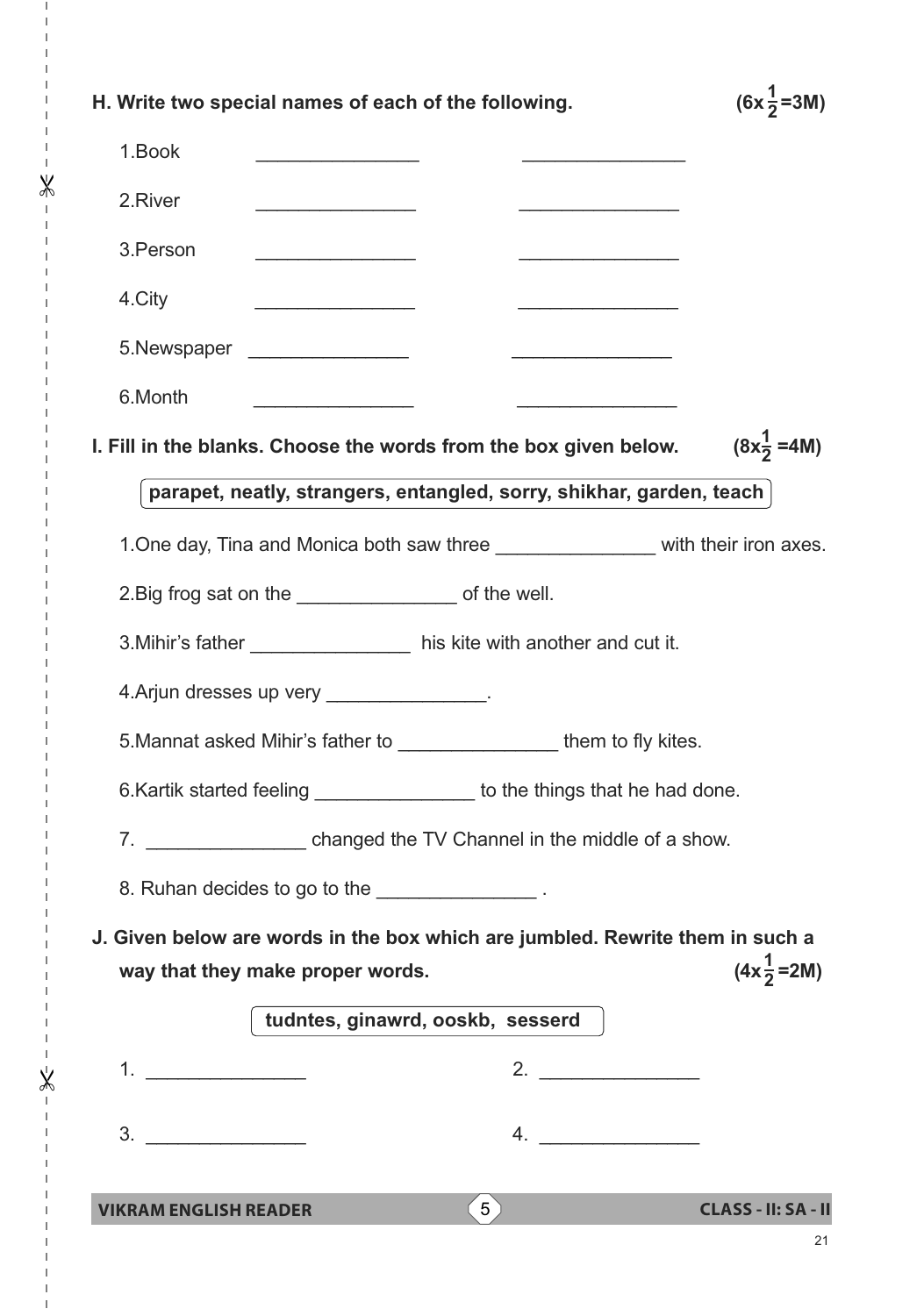#### **K. Match column A with column B. (4x1=4M)**

- 
- 
- 
- 

#### **Column A Column B**

- 1. I am getting bored. (a) Take a pain killer.
- 2. I have stomach ache. (b) Have a glass of water.
- 3. I am tired. (c) Wash your face and relax for some time.
- 4. I am thirsty. (d) Watch the television.

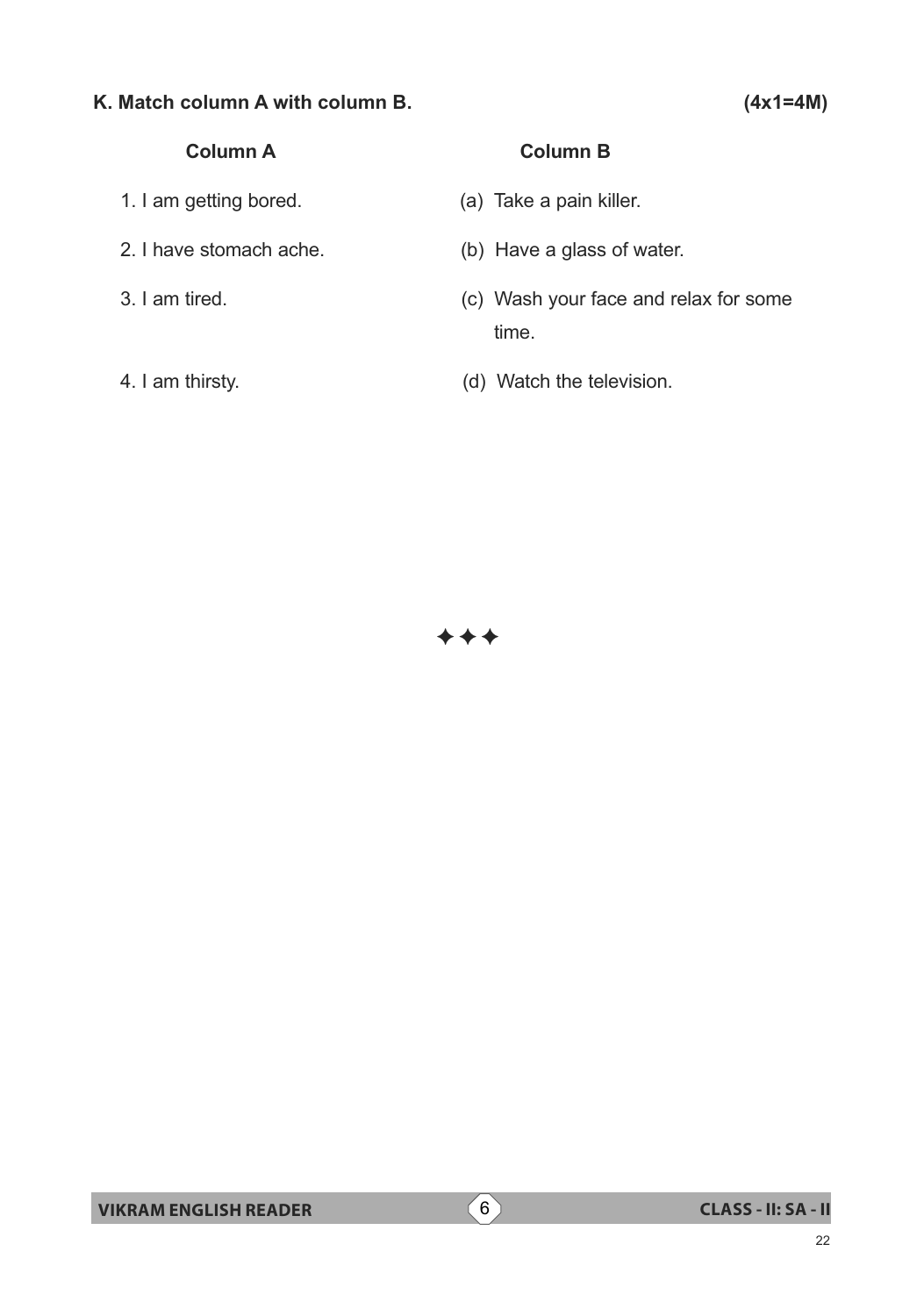| Syllabus:<br>Text Book: 1 to<br><b>Summative Assessment - III</b><br>12 Lessons<br>X<br>Page no: 7<br>to 82 Pages                                                                                                                                                                                                                                                                                                                                                                                  |
|----------------------------------------------------------------------------------------------------------------------------------------------------------------------------------------------------------------------------------------------------------------------------------------------------------------------------------------------------------------------------------------------------------------------------------------------------------------------------------------------------|
| Vikram English Reader Class: 2<br>[Max. Marks: 50]<br>[Time : 2 1/2 hours]                                                                                                                                                                                                                                                                                                                                                                                                                         |
| Name:                                                                                                                                                                                                                                                                                                                                                                                                                                                                                              |
| $(10x\frac{1}{2} = 5M)$<br>A. Tick $(\checkmark)$ the right answer.                                                                                                                                                                                                                                                                                                                                                                                                                                |
| 1. What kind of notebook does Arjun have?                                                                                                                                                                                                                                                                                                                                                                                                                                                          |
| (c) Spick and span<br>(b) Rough<br>(a) Shabby                                                                                                                                                                                                                                                                                                                                                                                                                                                      |
| 2. Where did Ruhan decide to go in the morning?                                                                                                                                                                                                                                                                                                                                                                                                                                                    |
| (b) Garden<br>(c) Circus<br>(a) Park                                                                                                                                                                                                                                                                                                                                                                                                                                                               |
| 3. What did Mannat and Mihir become?                                                                                                                                                                                                                                                                                                                                                                                                                                                               |
| (c) Teachers<br>(b) Learners<br>(a) Experts                                                                                                                                                                                                                                                                                                                                                                                                                                                        |
| 4. Who was Shikhar?                                                                                                                                                                                                                                                                                                                                                                                                                                                                                |
| (c) Kartik's friend<br>(b) Kartik's cousin<br>(a) Kartik's brother                                                                                                                                                                                                                                                                                                                                                                                                                                 |
| 5. Where does the baby lie?                                                                                                                                                                                                                                                                                                                                                                                                                                                                        |
| (b) Cradle<br>(c) Father's lap<br>(a) Mother's lap                                                                                                                                                                                                                                                                                                                                                                                                                                                 |
| 6. Who saved the drowning boy?                                                                                                                                                                                                                                                                                                                                                                                                                                                                     |
| (c) Arpit<br>(b) Aseem<br>(a) Villagers                                                                                                                                                                                                                                                                                                                                                                                                                                                            |
| 7. What did Nancy do for the elves to say 'Thank you'?                                                                                                                                                                                                                                                                                                                                                                                                                                             |
| (c) Made a cake<br>(b) Make clothes<br>(a) Made pudding                                                                                                                                                                                                                                                                                                                                                                                                                                            |
| $\mathsf{X}% _{T}=\mathsf{Y}_{T}\!\left( a,b\right) ,\mathsf{Y}_{T}=\mathsf{Y}_{T}\!\left( a,b\right) ,\mathsf{Y}_{T}=\mathsf{Y}_{T}\!\left( a,b\right) ,\mathsf{Y}_{T}=\mathsf{Y}_{T}\!\left( a,b\right) ,\mathsf{Y}_{T}=\mathsf{Y}_{T}\!\left( a,b\right) ,\mathsf{Y}_{T}=\mathsf{Y}_{T}\!\left( a,b\right) ,\mathsf{Y}_{T}=\mathsf{Y}_{T}\!\left( a,b\right) ,\mathsf{Y}_{T}=\mathsf{Y}_{T}\!\left( a,b\right) ,\mathsf{Y}_{T}=\mathsf{Y}_{T}\!\left$<br>8. A smile _____________ up your face. |
| (c) wrinkles<br>(a) climbs<br>(b) makes                                                                                                                                                                                                                                                                                                                                                                                                                                                            |
| <b>CLASS - II: SA - III</b><br><b>VIKRAM ENGLISH READER</b><br>$\mathbf{1}$                                                                                                                                                                                                                                                                                                                                                                                                                        |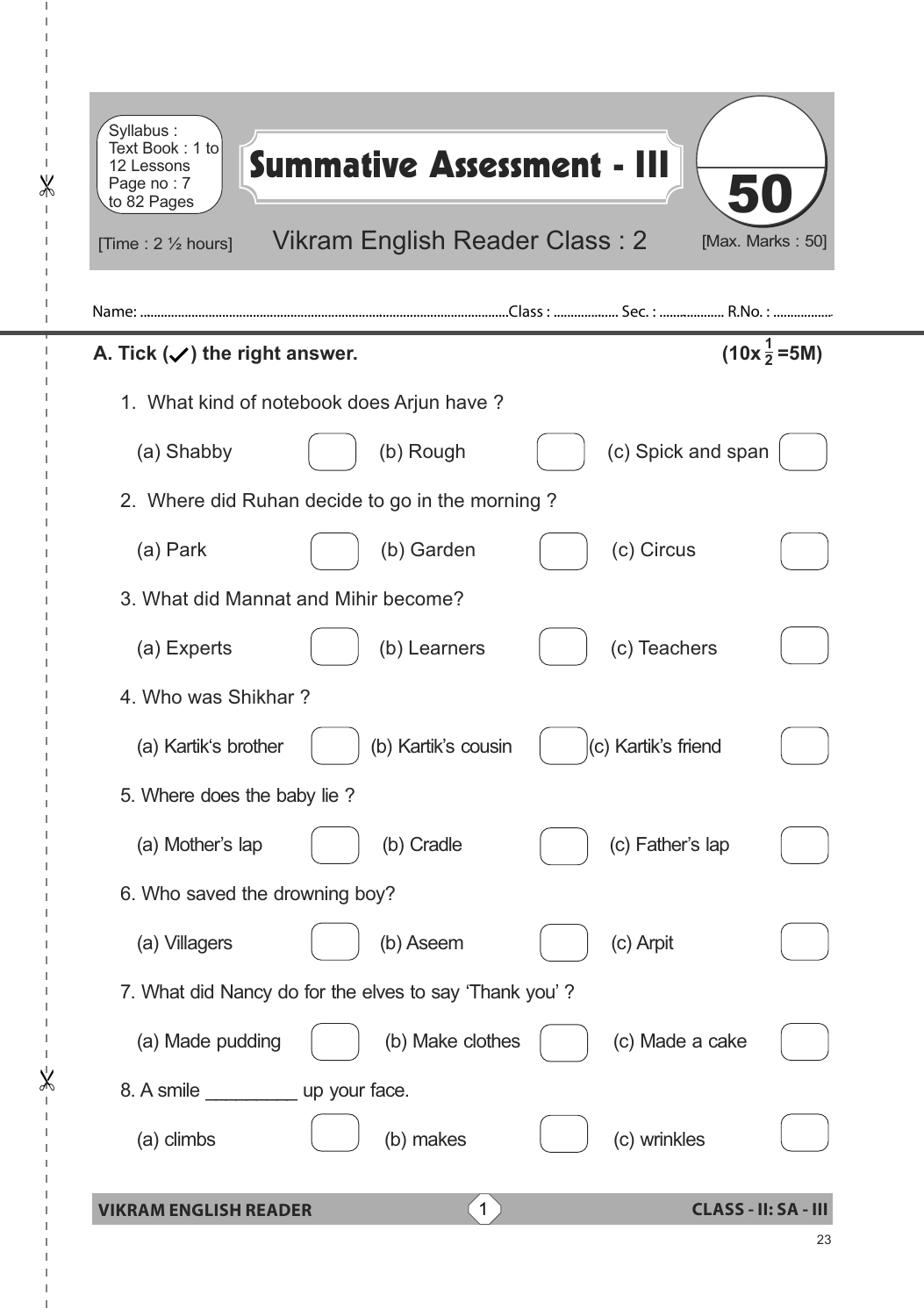9. Why were villagers surprised ?

| (a) They hear the school bell ringing on a holiday.            |              |
|----------------------------------------------------------------|--------------|
| (b) They saw woodcutters cutting the trees.                    |              |
| (c) They saw Tina and Monica Crying loudly in a forest.        |              |
| 10. How did Barb frog reach back to his well?                  |              |
| (a) He entered the washerman's pitcher.                        |              |
| (b) He went along with big frog to the well.                   |              |
| (c) He went along with his relative to the well.               |              |
| B. Answer the following questions.                             | $(10x2=20M)$ |
| 1. Why were Ben and Nancy worried?                             |              |
|                                                                |              |
| 2. From where do petals unfold?                                |              |
|                                                                |              |
| 3. How did Arpit's father feel on hearing the story?           |              |
|                                                                |              |
| 4. Were both of them happy after being alone?                  |              |
| Ans.                                                           |              |
| 5. What did Mihir's father do after the kite picked up flight? |              |
|                                                                |              |
| 6. Why did Barb frog wish to go back to the well?              |              |
|                                                                |              |
| 7. What were the ants carrying with them?                      |              |

**VIKRAM ENGLISH READER** 2 **CLASS - II: SA - III**

 $Ans.$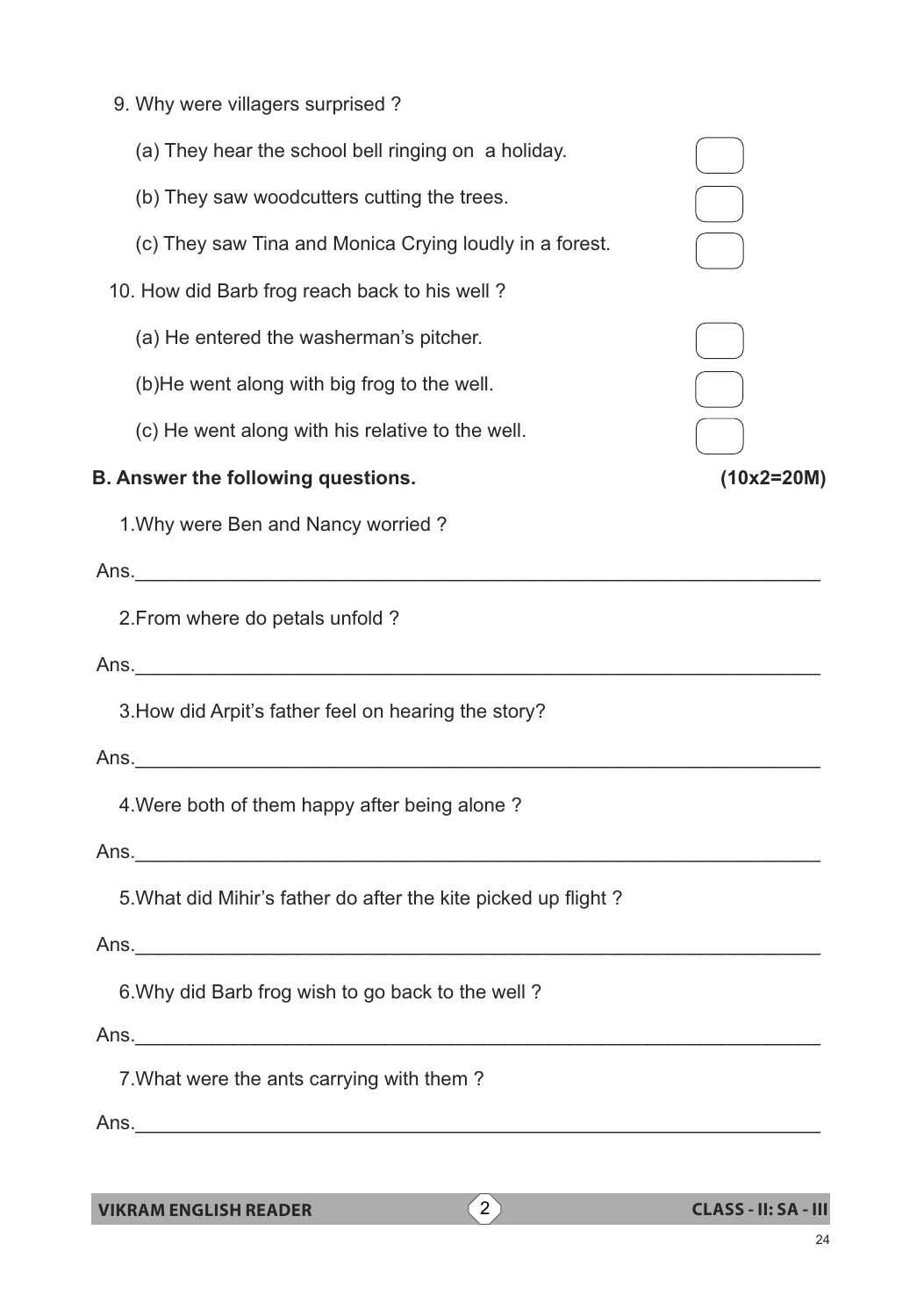| 8. How was the Banyan tree saved? |
|-----------------------------------|
|-----------------------------------|

 $-3/2$ 

 $\bar{\bar{1}}$ f,

Ť Ï  $\overline{\phantom{a}}$  $\bar{\bar{1}}$  $\begin{array}{c} \rule{0pt}{2ex} \rule{0pt}{2ex} \rule{0pt}{2ex} \rule{0pt}{2ex} \rule{0pt}{2ex} \rule{0pt}{2ex} \rule{0pt}{2ex} \rule{0pt}{2ex} \rule{0pt}{2ex} \rule{0pt}{2ex} \rule{0pt}{2ex} \rule{0pt}{2ex} \rule{0pt}{2ex} \rule{0pt}{2ex} \rule{0pt}{2ex} \rule{0pt}{2ex} \rule{0pt}{2ex} \rule{0pt}{2ex} \rule{0pt}{2ex} \rule{0pt}{2ex} \rule{0pt}{2ex} \rule{0pt}{2ex} \rule{0pt}{2ex} \rule{0pt}{$ 

 $-36 -$ 

 $\mathbf{I}$ Ţ  $\mathbf{I}$ 

f, Ï  $\bar{\rm I}$ 

|                          |                                                                     | 9. "Let's call our teacher for help." Who said this statement and to whom? |                        |
|--------------------------|---------------------------------------------------------------------|----------------------------------------------------------------------------|------------------------|
|                          |                                                                     |                                                                            |                        |
|                          |                                                                     | 10."Why I am not busy?." Why I am so lazy ? "Who said this statement.      |                        |
|                          |                                                                     |                                                                            |                        |
|                          |                                                                     | C. Write 'T for true statements and 'F' for false statements.              | $(6x\frac{1}{2} = 3M)$ |
|                          |                                                                     | 1. Arpit had won the swimming competition of the school.                   |                        |
|                          |                                                                     | 2. Shikhar ate the cookie. Kartik wanted to have for snack.                |                        |
|                          | 3. Barb couldn't catch any insect at the sea shore.                 |                                                                            |                        |
|                          | 4. Arjun is also good at singing.                                   |                                                                            |                        |
|                          | 5. Barb hated to go to the well again.                              |                                                                            |                        |
|                          | 6. He is a naughty boy in his class.                                |                                                                            |                        |
|                          |                                                                     | D. Fill in the blanks with suitable words from the brackets.               | $(4x1=4M)$             |
|                          |                                                                     | 1. Shikhar tried and tried to make ________________ to get Kartik to play. |                        |
|                          |                                                                     |                                                                            | (amends / grudges)     |
|                          |                                                                     | 2. Kartik started feeling ____________ to the things that he had done.     | (happy / sorry)        |
| 3. They both             |                                                                     | each other.                                                                | (scolded /forgave)     |
|                          | 4. <b>Constant Contract Constraining</b> forgot all the bad things. |                                                                            | (Shikhar / Kartik)     |
|                          |                                                                     | E. Now replace the underlined nouns with suitable pronouns.                | $(3x1=3M)$             |
| 1. This is a green tree. |                                                                     |                                                                            |                        |
|                          | has many fruits.                                                    |                                                                            |                        |
| 2. This is a big box.    |                                                                     |                                                                            |                        |
|                          | is very heavy.                                                      |                                                                            |                        |
|                          | 3. Reena and Madhu are friends.                                     |                                                                            |                        |
|                          | go to school by bus.                                                |                                                                            |                        |
|                          |                                                                     |                                                                            |                        |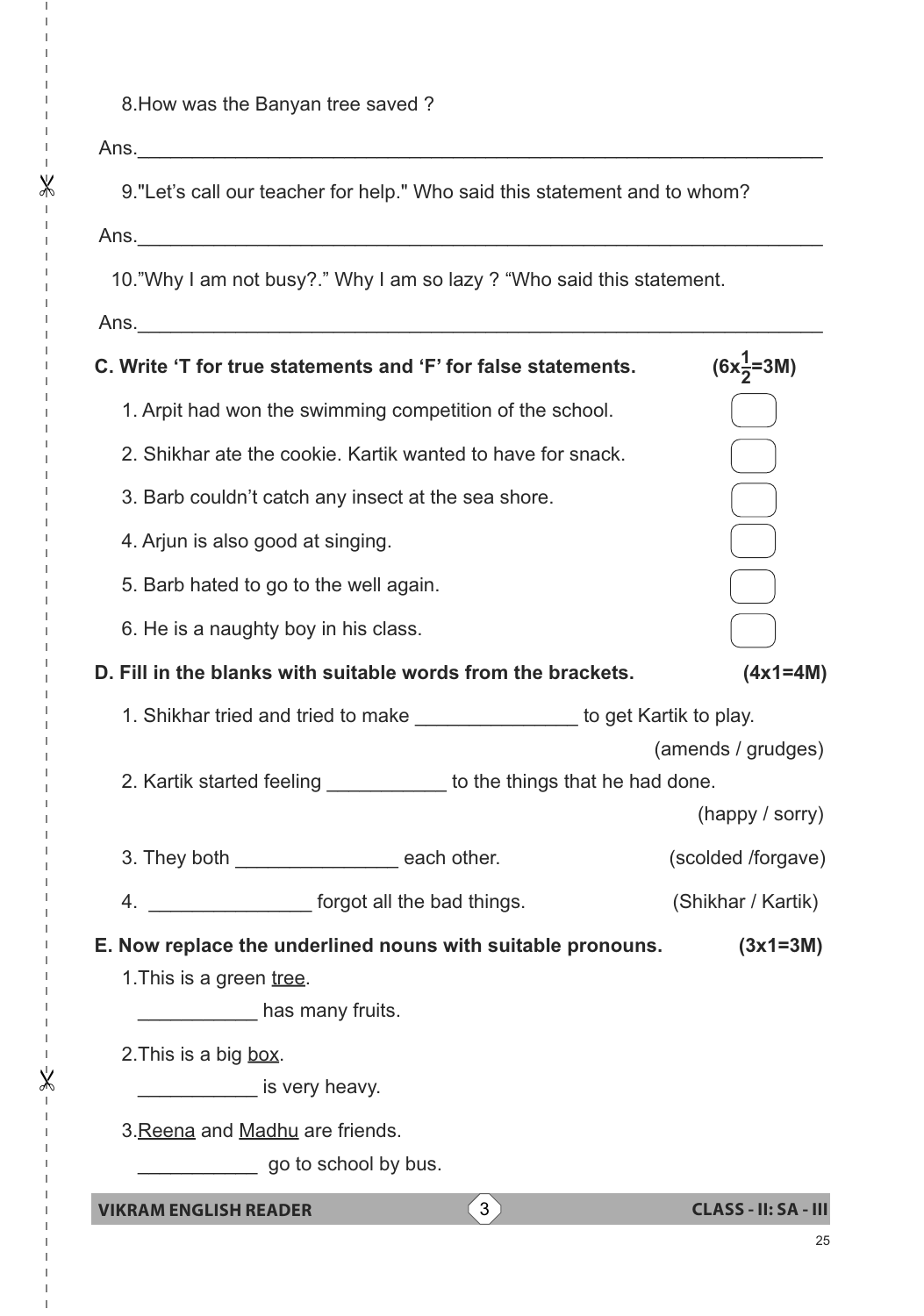| F. Who said these statements and to whom?<br>1. "God will help us. Don't worry."                                                                                                                                                                |                             | $(2x1=2M)$                                                                                                           |
|-------------------------------------------------------------------------------------------------------------------------------------------------------------------------------------------------------------------------------------------------|-----------------------------|----------------------------------------------------------------------------------------------------------------------|
| 2. "Look at this ! A new pair of shoes, shining bright !"                                                                                                                                                                                       |                             |                                                                                                                      |
| G. Make smaller words from these words                                                                                                                                                                                                          |                             | $(6x\frac{1}{2} = 3M)$                                                                                               |
| 1.Self                                                                                                                                                                                                                                          | 2.Golden __________________ |                                                                                                                      |
| 3.Sold                                                                                                                                                                                                                                          | 5.She                       |                                                                                                                      |
| 5.Charity __________________                                                                                                                                                                                                                    | 6.Carpet                    |                                                                                                                      |
| H. Fill in the blanks with correct words.                                                                                                                                                                                                       |                             | $(4x\frac{1}{2} = 2M)$                                                                                               |
| 1. The wind shakes the _____________________.                                                                                                                                                                                                   |                             |                                                                                                                      |
|                                                                                                                                                                                                                                                 |                             |                                                                                                                      |
| 3. The squirrel nests in his _________________.                                                                                                                                                                                                 |                             |                                                                                                                      |
| 4. The wind blows the flying ______________________.                                                                                                                                                                                            |                             |                                                                                                                      |
| I. Write special names of each of the following.                                                                                                                                                                                                |                             | $(6x\frac{1}{2}=3M)$                                                                                                 |
| 1.Book<br><u> 1980 - Jan Barbara Barbara, masa ka</u>                                                                                                                                                                                           |                             |                                                                                                                      |
| 2.River<br><u> 1990 - John Harry Harry Harry Harry Harry Harry Harry Harry Harry Harry Harry Harry Harry Harry Harry Harry Harry Harry Harry Harry Harry Harry Harry Harry Harry Harry Harry Harry Harry Harry Harry Harry Harry Harry Harr</u> | 5.City                      | <u> Territoria de la contenentación de la contenentación de la contenentación de la contenentación de la contene</u> |
| 3.Day                                                                                                                                                                                                                                           | 6.Country                   |                                                                                                                      |
| J. Write opposites of the following words.                                                                                                                                                                                                      |                             | $(4x\frac{1}{2} = 2M)$                                                                                               |
| 1. Near                                                                                                                                                                                                                                         |                             |                                                                                                                      |
| 2. Punish                                                                                                                                                                                                                                       |                             |                                                                                                                      |
| 3. Write                                                                                                                                                                                                                                        |                             |                                                                                                                      |
| 4. Remember __________________                                                                                                                                                                                                                  |                             |                                                                                                                      |

**VIKRAM ENGLISH READER** 4 **CLASS - II: SA - III**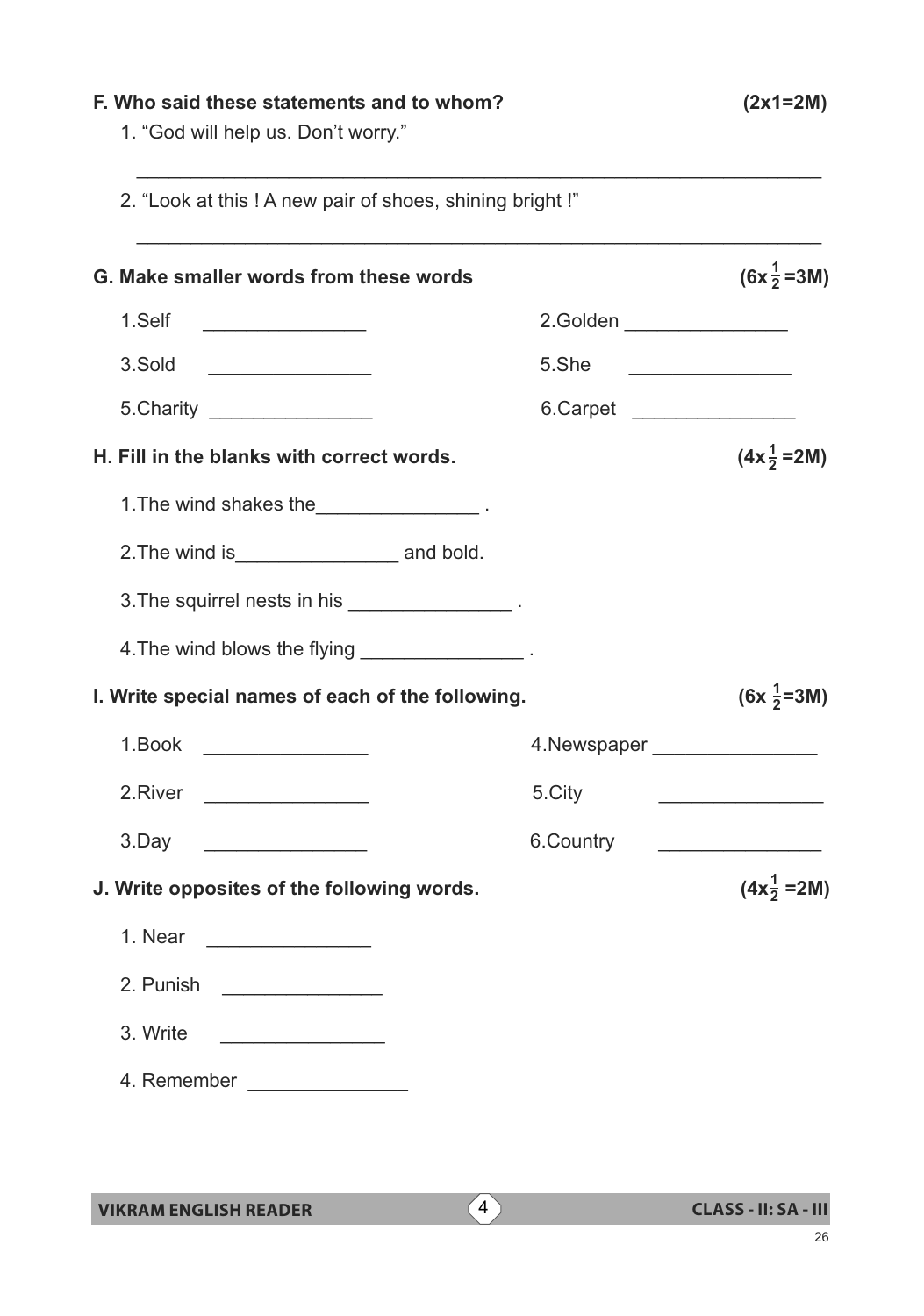#### K. Join the letters and write new words.

 $\frac{1}{2}$ 



#### $(2x\frac{1}{2}=1M)$ L. Underline the verbs in the given sentences.

- a. The dog is waging its tail.
- b. The children are playing in the park.



CLASS - II: SA - III